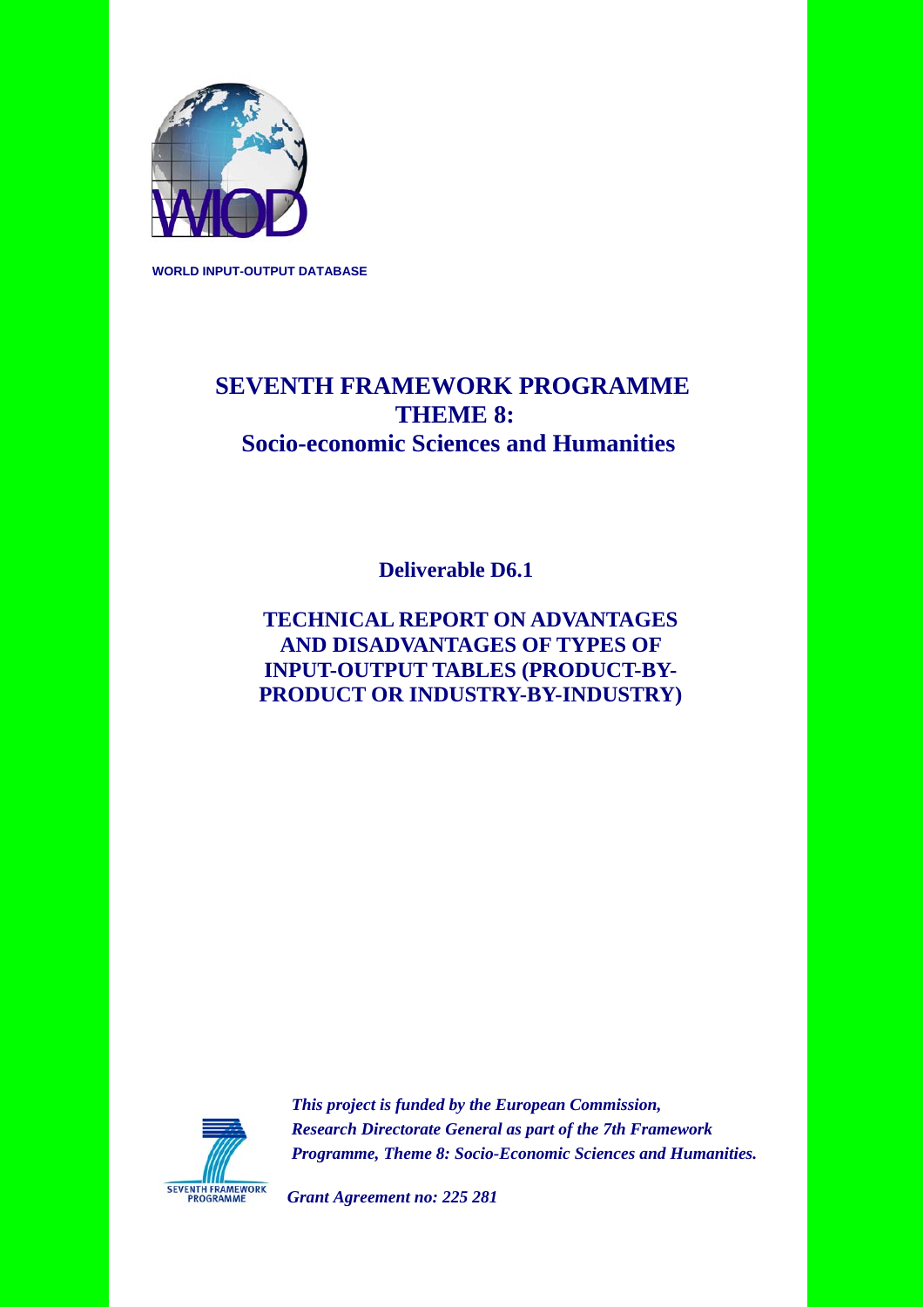| Title:              | Technical report on advantages and disadvantages of<br>types of input-output tables (product-by-product or<br>industry-by-industry) |
|---------------------|-------------------------------------------------------------------------------------------------------------------------------------|
|                     |                                                                                                                                     |
| Authors:            | José M. Rueda-Cantuche (IPTS), Jörg Beutel (HTWG)                                                                                   |
| Current version:    | 1.0                                                                                                                                 |
| Project acronym:    | WIOD                                                                                                                                |
| Project full title: | World Input-Output Database: Construction and<br><b>Applications</b>                                                                |
| Date of Report:     | 23 December 2009                                                                                                                    |
| Status:             | Draft                                                                                                                               |

|                 | Dissemination level                                                               |  |  |  |  |  |  |
|-----------------|-----------------------------------------------------------------------------------|--|--|--|--|--|--|
| PU              | Public                                                                            |  |  |  |  |  |  |
| $\overline{PP}$ | Restricted to other programme participants (including Commission services)        |  |  |  |  |  |  |
| RE              | Restricted to a group specified by the consortium (including Commission services) |  |  |  |  |  |  |
| $\overline{CO}$ | Confidential, only for members of the consortium (including Commission services)  |  |  |  |  |  |  |



World Input-Output Database: Construction and Applications

### *This project is funded by the European Commission, Research Directorate General as part of the 7th Framework Programme, Theme 8: Socio-Economic Sciences and Humanities.*

*Grant Agreement no: 225 281* 

| Deliverable title:         | Technical report on advantages and<br>disadvantages of types of input-output tables<br>(product-by-product or industry-by-industry) |
|----------------------------|-------------------------------------------------------------------------------------------------------------------------------------|
| Deliverable no.:           | D <sub>6.1</sub>                                                                                                                    |
| Due date of deliverable:   | Month 6                                                                                                                             |
| Date of report:            | 23 December 2009                                                                                                                    |
| Start date of the project: | 1 May 2009                                                                                                                          |
| Duration:                  | 3 years                                                                                                                             |
| Project coordinator:       | Prof.dr H.W.A. Dietzenbacher < wiod@rug.nl >                                                                                        |
| Coordinator organisation:  | University of Groningen, the Netherlands                                                                                            |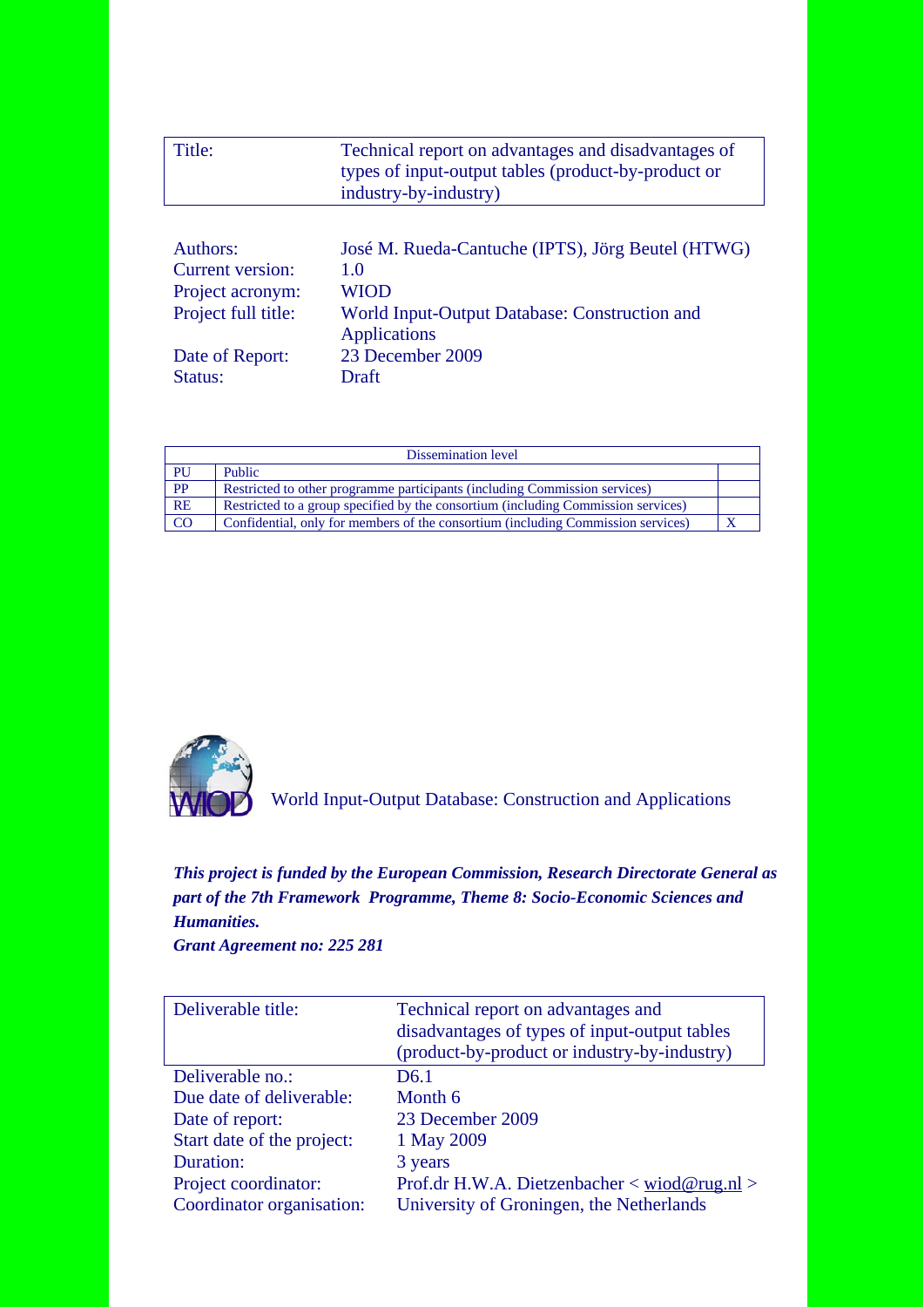# **Table of contents**

| 2 The Choice of type of Input-Output Table in the UN and European Systems of National               |
|-----------------------------------------------------------------------------------------------------|
|                                                                                                     |
|                                                                                                     |
| 2.2 ESA95, the Eurostat Manual of Supply, Use and IO Tables (2008) and the ESA08 (draft             |
|                                                                                                     |
| 3 The relevance of the applications: the quantity and the price models in input-output analysis. 12 |
|                                                                                                     |
| 3.2 The relationship between the models and the choice of type of input-output table 15             |
|                                                                                                     |
|                                                                                                     |
| Annex: Bridge matrices to switch between different types of symmetric input-output tables  21       |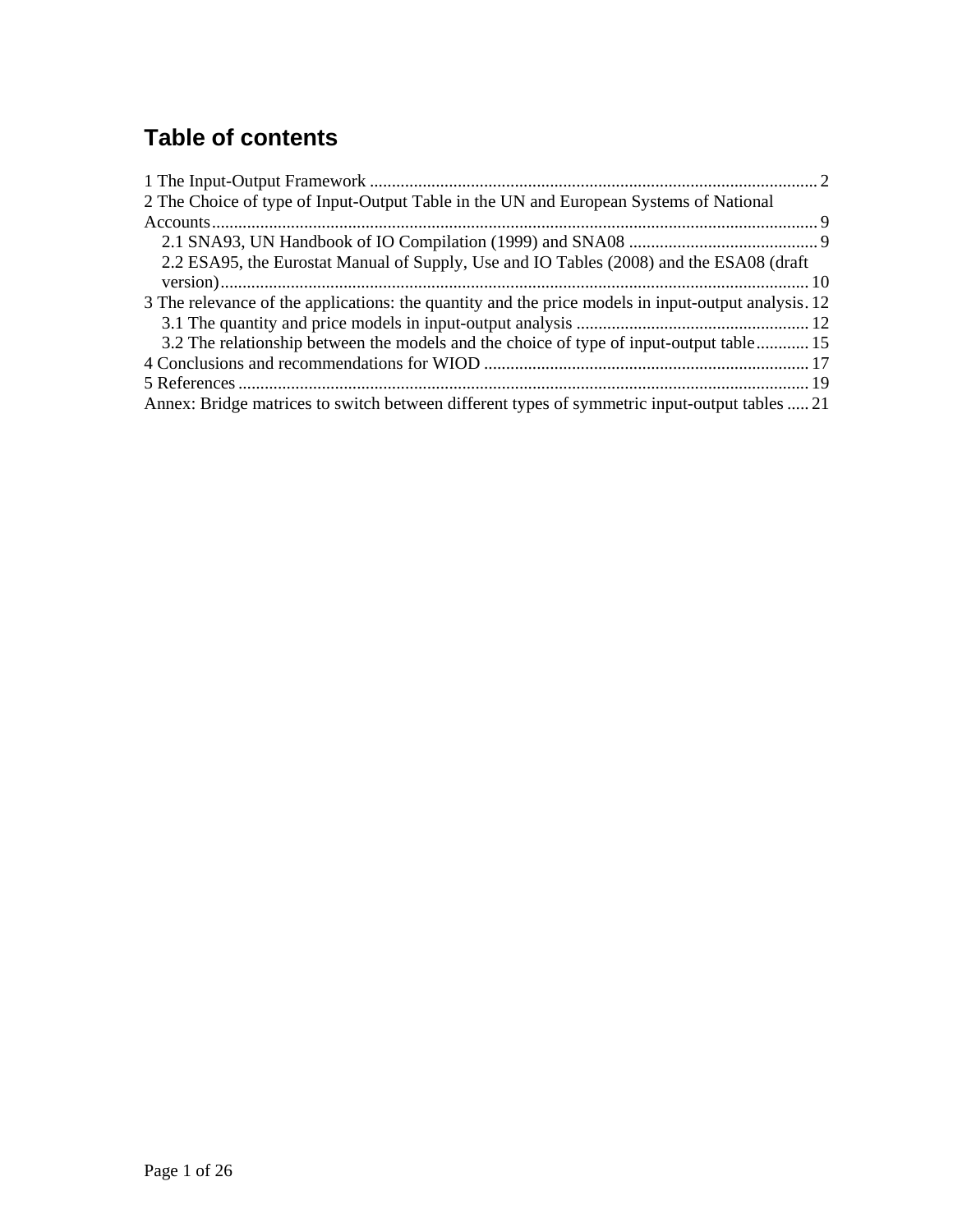# **1 The Input-Output Framework**

Following Rueda-Cantuche et al (2009), an input-output framework centres on the so-called supply and use tables. Roughly speaking, they can be seen as the output mix of industries and the industries' use of inputs, respectively. On the one hand, the supply table consists of an intermediate matrix of products produced by industries, plus additional column vectors comprising imports and several valuation adjustment items to convert total supply of products from basic prices into purchasers' prices, namely distribution margins (trade and transport) and net taxes on products. On the other hand, the use table may represent either domestically produced intermediate and final consumption or imported uses, both at basic and at purchasers' prices. Additional column vectors are shown regarding standard final demand components, i.e. final consumption, investment and exports; additional rows finally represent different components of gross value added, e.g. labour costs, capital use, other net taxes on production and net operating surplus (see Tables 1 and 2).

|                                         | INDUSTRIES (NACE)                                                                                                        |                              | OUTPUT OF INDUSTRIES (NACE)               |              |       |                  |                     |                |                         | <b>IMPORTS</b>                                 |             |                                 |                                | VALUATION                           |                                        |
|-----------------------------------------|--------------------------------------------------------------------------------------------------------------------------|------------------------------|-------------------------------------------|--------------|-------|------------------|---------------------|----------------|-------------------------|------------------------------------------------|-------------|---------------------------------|--------------------------------|-------------------------------------|----------------------------------------|
|                                         | PRODUCTS (CPA)                                                                                                           | Agriculture                  | Industry                                  | Construction | Trade | Private services | Government services | Total          | EU imports cif<br>Intra | $\overline{\mathrm{d}}$<br>EU imports<br>Extra | Imports cif | prices<br>Total supply at basic | Trade and transport<br>margins | Taxes less subsidies on<br>products | Total supply at purcha-sers'<br>prices |
| No                                      |                                                                                                                          | 1                            | $\overline{2}$                            | 3            | 4     | 5                | 6                   | $\overline{7}$ | 8                       | 9                                              | 10          | 11                              | 12                             | 13                                  | 14                                     |
| 1<br>$\overline{2}$<br>3<br>4<br>5<br>6 | Products of agriculture<br>Products of industry<br>Construction work<br>Trade<br>Private services<br>Government services | Production matrix<br>$(V^T)$ |                                           |              |       |                  |                     |                |                         | Imports cif                                    |             |                                 | items                          | Valuation                           |                                        |
| $\overline{7}$                          | Total                                                                                                                    |                              |                                           |              |       |                  |                     |                |                         |                                                |             |                                 |                                |                                     |                                        |
| 8<br>9                                  | Cif/ fob adjustments on<br>imports<br>Direct purchases<br>abroad by residents                                            |                              |                                           |              |       |                  |                     |                |                         |                                                |             |                                 |                                |                                     |                                        |
| 10                                      | Output at basic prices                                                                                                   |                              | Total output of industries at basc prices |              |       |                  |                     |                |                         | Total imports                                  |             |                                 |                                | Total                               |                                        |

**Table 1.** Simplified overview of a supply table

Needless to say that total use of products at purchasers' prices (Table 2) should match total supply of products (Table 1) at the same valuation prices. This rectangular system (e.g. *m* industries and *n* products) turns out to be the most appropriate framework for balancing supply and demand and the best one to compile Gross Domestic Product (GDP). Indeed, it is not based on analytical assumptions but rather on direct statistical sources. Furthermore, symmetric (equal number of industries and of products) input-output tables (SIOTs) can be derived from the supply and use system. The dimension can be either product-by-product or industry-by-industry. This kind of symmetric system aims at grasping homogenous interrelationships either within products or within industries. The fact that SIOTs are square is highly relevant for input-output analysis. Productivity, energy and environmental analyses are well-known examples of impact studies for which SIOTs need to be constructed.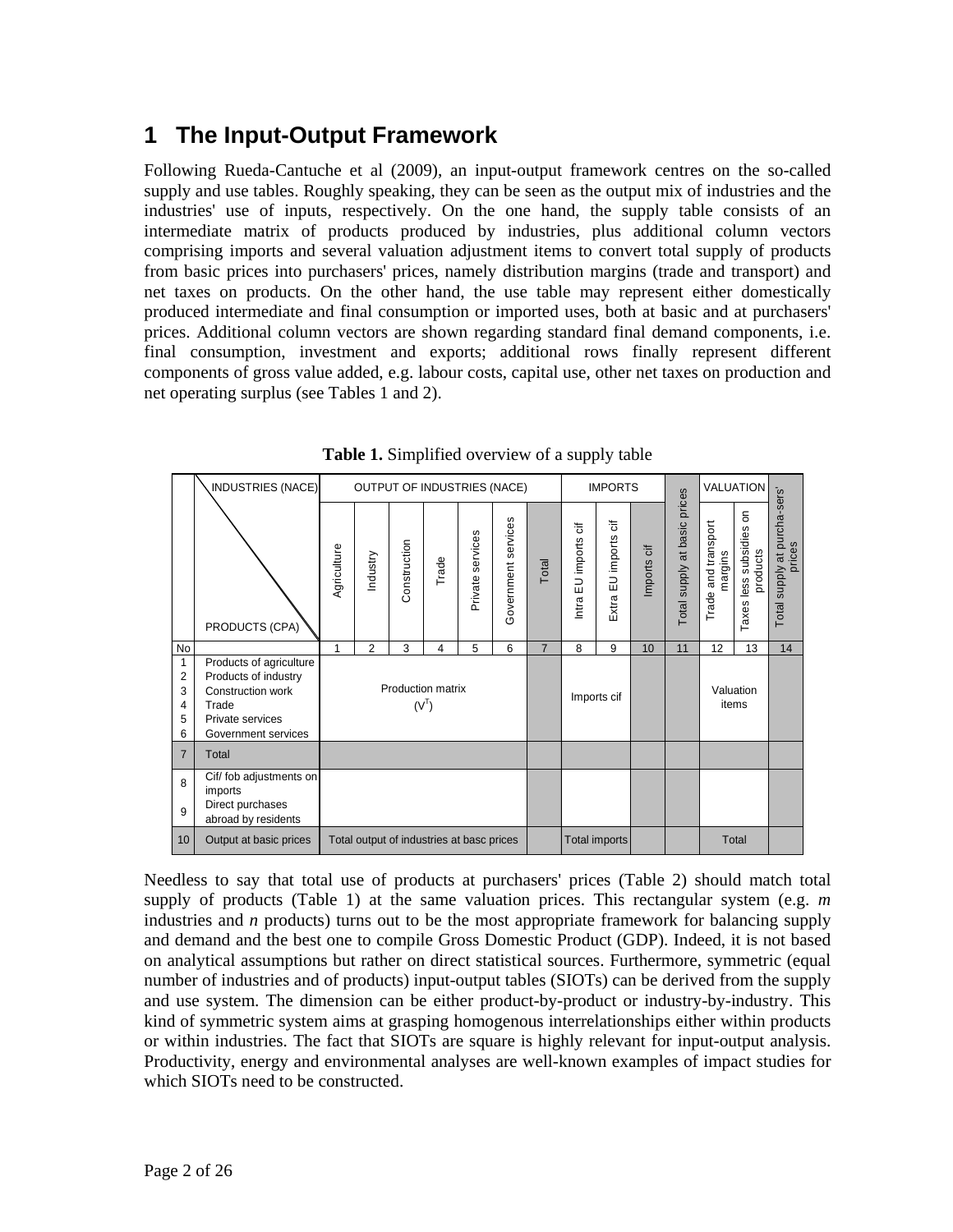Notice that the valuation of the aforementioned supply and use tables is not coincident. On the one hand, the supply table is measured at basic prices, which means before products are conveyed to the markets, hence excluding trade and transport margins and net product taxes. On the other hand, the use table is measured at purchasers' prices, which means at the price either consumers or producers pay final or intermediate consumptions (including trade and transport margins and taxes less subsidies on products). For further purposes, i.e. the construction of SIOTs, both supply and use tables should be measured at basic prices. Accordingly, ten Raa and Rueda-Cantuche (2007) formalized an adjustment mechanism to convert the use table from purchasers to basic prices on the basis of given ratios of trade and transport margins and net product taxes. As mentioned by Eurostat (2008), basic prices is the preferable valuation concept in the supply and use framework in the sense that it provides a more homogeneous valuation as the different shares of product taxes less subsidies and of trade and transport margins are eliminated. Thus, for analytical purposes a valuation as homogeneous as possible is required as the input-output relations measured in monetary units are interpreted as technical relations.

|                                    | INDUSTRIES (NACE)                                                                                                             | OUTPUT OF INDUSTRIES (NACE)                |                                   |              |                            |                  |                     |                | <b>FINAL USES</b>                              |                                                              |                                                |                               |                         |                        |                               |                      |       |                                 |
|------------------------------------|-------------------------------------------------------------------------------------------------------------------------------|--------------------------------------------|-----------------------------------|--------------|----------------------------|------------------|---------------------|----------------|------------------------------------------------|--------------------------------------------------------------|------------------------------------------------|-------------------------------|-------------------------|------------------------|-------------------------------|----------------------|-------|---------------------------------|
|                                    | PRODUCTS (CPA)                                                                                                                | Agriculture                                | Industry                          | Construction | Trade                      | Private services | Government services | Total          | Final consumption expenditure by<br>households | Final consumption expenditure by<br>non-profit organisations | Final consumption expenditure by<br>government | Gross fixed capital formation | Changes in valuables    | Changes in inventories | tob<br>$\Xi$<br>Exports intra | Exports extra EU fob | Total | Total use at purchasers' prices |
| No<br>$\mathbf{1}$                 | Products of agriculture                                                                                                       | 1                                          | $\overline{2}$                    | 3            | 4                          | 5                | 6                   | $\overline{7}$ | $\overline{7}$                                 | 8                                                            | 9                                              | 10                            | 11                      | 12                     | 13                            | 14                   | 15    | 16                              |
| $\overline{2}$<br>3<br>4<br>5<br>6 | Products of industry<br>Construction work<br>Trade<br>Private services<br>Government services                                 | Intermediate uses<br>(U)                   |                                   |              |                            |                  |                     |                | Final uses<br>(Y)                              |                                                              |                                                |                               |                         |                        |                               |                      |       |                                 |
| $\overline{7}$                     | Total                                                                                                                         |                                            | Total intermediate consumption    |              |                            |                  |                     |                | Total final uses of goods and services         |                                                              |                                                |                               |                         |                        |                               |                      |       |                                 |
| 8<br>9<br>10                       | Cif/fob adjustments on<br>exports<br>Direct purchases<br>abroad by residents<br>Domestic purchases.<br>by non-residents       |                                            |                                   |              |                            |                  |                     |                |                                                |                                                              |                                                |                               |                         |                        |                               |                      |       |                                 |
| 11                                 | Total                                                                                                                         |                                            |                                   |              | <b>Total intermediates</b> |                  |                     |                |                                                |                                                              |                                                |                               | <b>Total final uses</b> |                        |                               |                      |       |                                 |
| 12<br>13<br>14<br>15               | Compensation of<br>employees<br>Other net taxes on<br>production<br>Consumption of fixed<br>capital<br>Operating surplus, net | Value added<br>(W)                         |                                   |              |                            |                  |                     |                |                                                |                                                              |                                                |                               |                         |                        |                               |                      |       |                                 |
| 16                                 | Total                                                                                                                         |                                            |                                   |              |                            |                  |                     |                |                                                |                                                              |                                                |                               |                         |                        |                               |                      |       |                                 |
|                                    |                                                                                                                               |                                            | Total value added at basic prices |              |                            |                  |                     |                |                                                |                                                              |                                                |                               |                         |                        |                               |                      |       |                                 |
| 17                                 | Output at basic prices                                                                                                        | Total output of industries at basic prices |                                   |              |                            |                  |                     |                |                                                |                                                              |                                                |                               |                         |                        |                               |                      |       |                                 |

**Table 2.** *Simplified overview of a use table*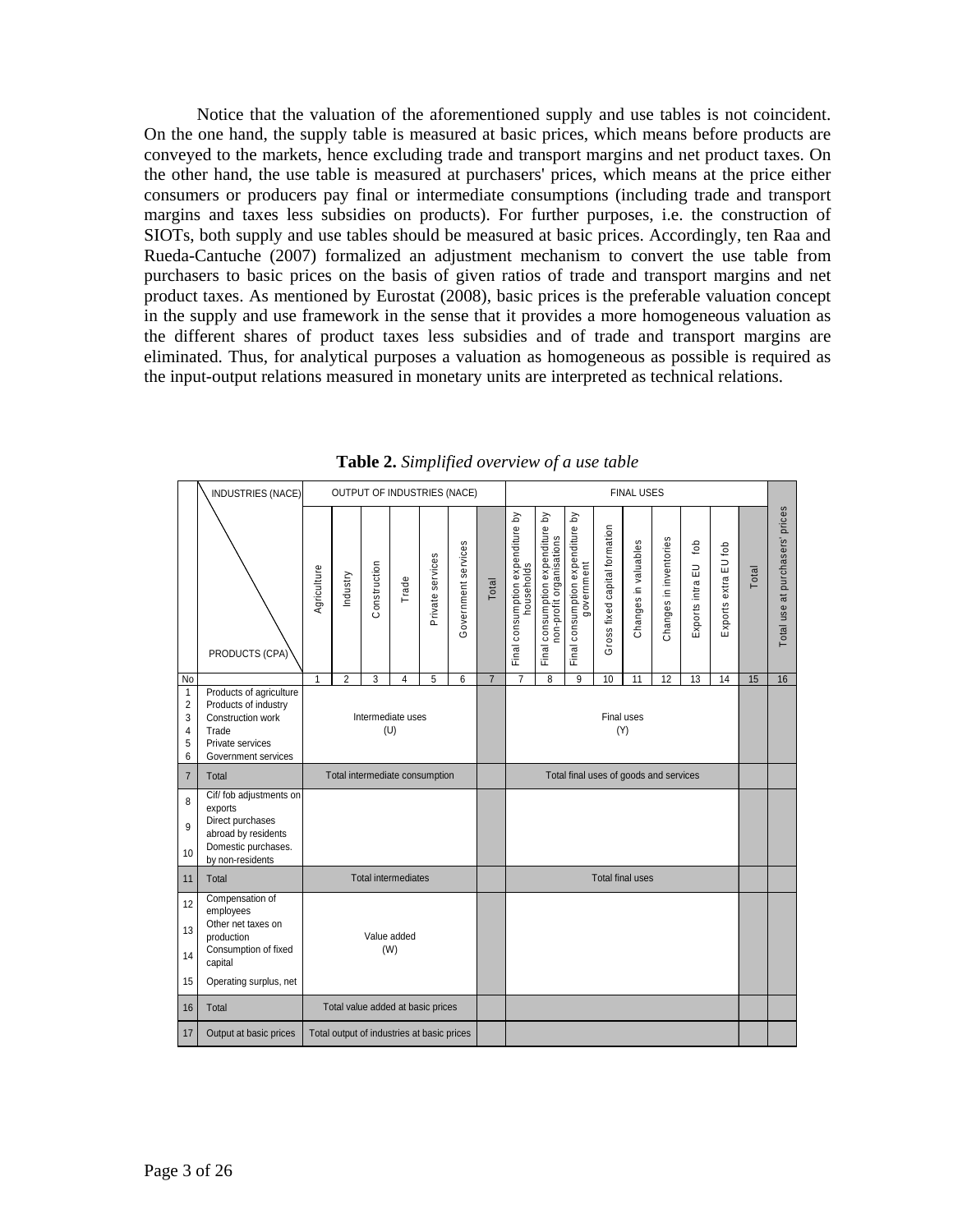The construction of SIOTs is a controversial issue in the literature. A product-by-product table describes the technological relations between products (Eurostat, 2008). The intermediate part depicts a sort of recipe how to produce each one of the products in terms of the amounts used of others, irrespective of the producing industry. Conversely, industry-by-industry tables describe inter-industry relations. The intermediate part describes for each industry the use of products of the (other) industries (Eurostat, 2008). However, product-by-product tables are more homogenous in their description of the transactions than industry-by-industry tables and they fit most types of input-output analysis. Nevertheless, product-by-product tables require labour intensive compilation tasks; they must be based on analytical assumptions that take final results away from actual market transactions and observations, and hence they make more difficult the integration of other statistical sources and the reporting on the transformation procedure. In addition, product-by-product tables must struggle with negatives depending on the assumed technology.

On the contrary, industry-by-industry tables are much closer to statistical sources than product-by-product tables; they allow an easier integration of other statistical databases, thus facilitating a more complete reporting on the compilation procedure. They are less labour intensive to compile, being based on pragmatic assumptions rather than on analytical hypotheses. But finally, the larger the secondary activities in the supply table are the more difficult it becomes to identify homogeneous cost structures in an industry-by-industry table. Industry-byindustry tables are compiled by several statistical offices including Denmark, the Netherlands, Norway, Canada and Finland, while most other countries compile product-by-product tables.

Basically, the choice of the type of SIOT is related to the treatment of secondary outputs. There are two basic approaches to eliminating secondary products. Both come from applying information from the use matrix to the supply matrix to reduce it to a purely diagonal one. Once this is done, the supply matrix contains no further useful information and is no longer presented. The transformed use matrix is what is referred to as an input-output matrix (UN, 2009, par. 28.47).

It follows that in deriving a product by product matrix in the simplest possible way, the final demand of the use matrix is unaltered. It already expresses demand by product and does not need changing. The intermediate consumption and value added parts of the matrix, though, need to be changed from an industry dimension to a product one. The row totals of the matrix already show the correct product totals so the exercise consists of reallocating entries from one column to another within the given row total (see Figure 1). This is called a technology approach. It assumes that the demand for intermediate consumption and labour and capital inputs are determined by the nature of the products made (UN, 2009, par. 28.48).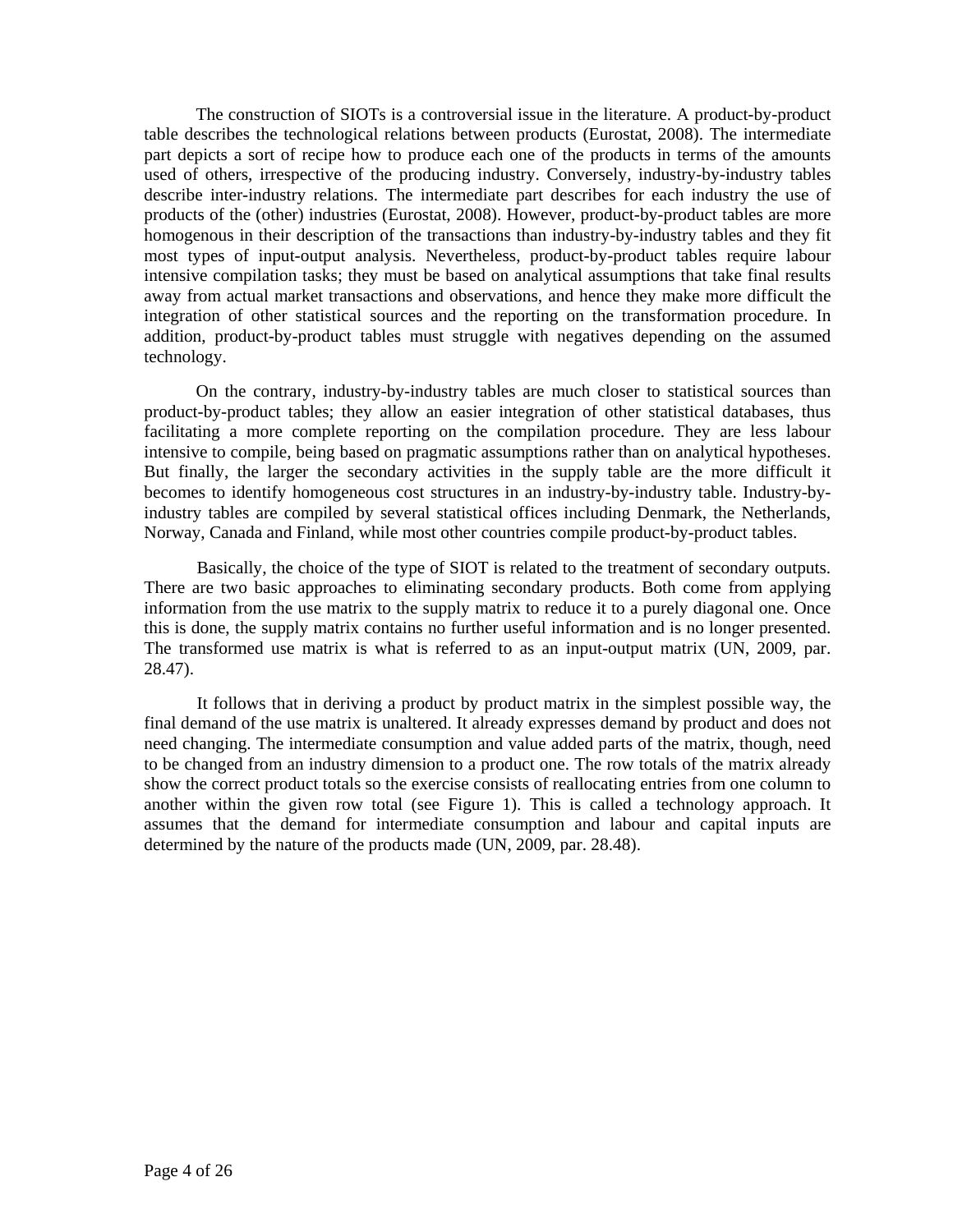

**Figure 1:** Transfers for a product table (Rueda-Cantuche and ten Raa, 2009)

Regarding product-by-product tables, we may assume either products being produced with the same structure independently of the producing industry (product technology assumption) or being produced according to the sector that actually produces them (industry technology assumption). Nevertheless, there are other assumptions available in the literature, that were reviewed by Viet (1994) and more recently by ten Raa and Rueda-Cantuche (2003) who also provided their pros and cons from a theoretical perspective (see also Kop Jansen and ten Raa, 1990). For instance, Konijn (1994) and Konijn and Steenge (1995) proposed the activity technology model; the Japanese Office of Statistical Standards (1974), the lump-sum or aggregation method; and others proposed several hybrid technology assumptions, i.e. the mixed product and industry technology assumption (UN, 1968 and 1973; Gigantes (1970) and Armstrong (1975)); and the mixed product and by-product (Stone) technology assumption (ten Raa, Chakraborty and Small, 1984).

 In deriving an industry by industry matrix in the simplest possible way, the value added part of the use matrix is unaltered and because the level of output will not alter, only the composition of intermediate consumption changes, not its total. Thus the exercise is one of reallocating items between rows but not between columns. In contrast to the product by product case, final demand will change and will show demand related to the industry supplying the products and not to the products themselves (see Figure 2). This is called a sales structure approach. It assumes that as the level of output of an industry changes, the pattern of sales will remain the same (UN, 2009, par. 28.49).

For the compilation of industry-by-industry tables, we identify only two major variants: the fixed industry sales structure assumption, where the industry deliveries are independent of the products delivered, and the fixed product sales structure, where they are instead independent of the producing industry.

Figure 3 finally provides a schematic summary of the input-output framework as explained so far.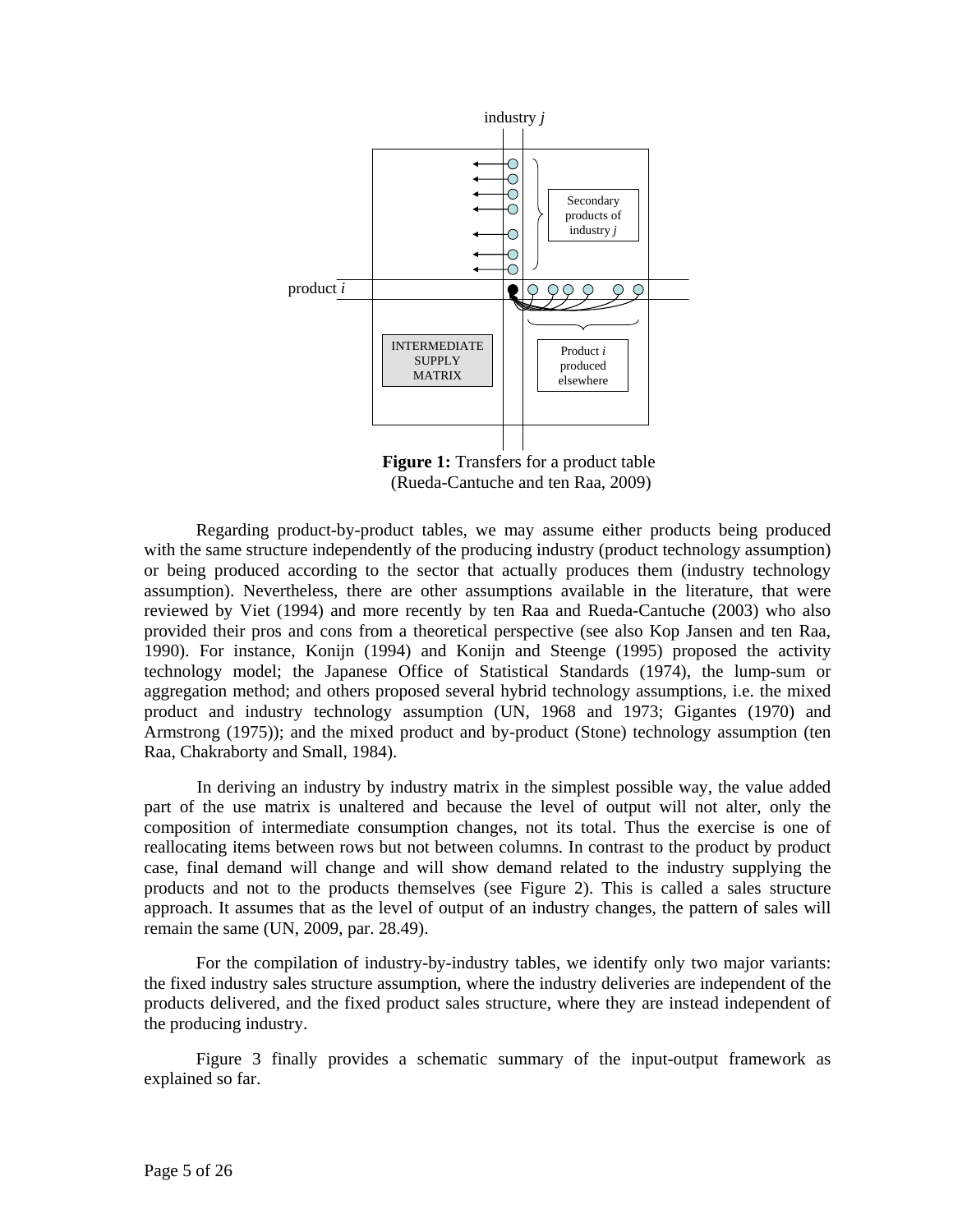

**Figure 2:** Transfers for an industry table (Rueda-Cantuche and ten Raa, 2009)

Next, let us define a use matrix,  $\mathbf{U} = (u_{ij})_{i,j=1,\dots,n}$  of products *i* consumed by sector *j*, and a supply matrix  $V^T = (v_{ij})_{i,j = 1,...,n}$  where product *i* is produced by sector *j*, which is actually the transpose of the so-called make matrix **V**. According to Figure 1, models A, B, C and D can additionally be formalized on the basis of supply and use matrices as it is shown in Table 3. The main advantage of Table 3 is the simplicity of its notation, which is based on a reduced number of unknowns, i.e. the supply and use matrices and the final demand and gross value added matrices. Instead, relevant literature (including the European System of Accounts - ESA95 and the Revised System of National Accounts - SNA93) at this respect still inherits a different notation where the number of elements used to compile SIOTs is not so reduced, though sometimes rather more intuitive. Table 3 will serve us to provide in the Annex how to shift between the two types of tables using bridge matrices.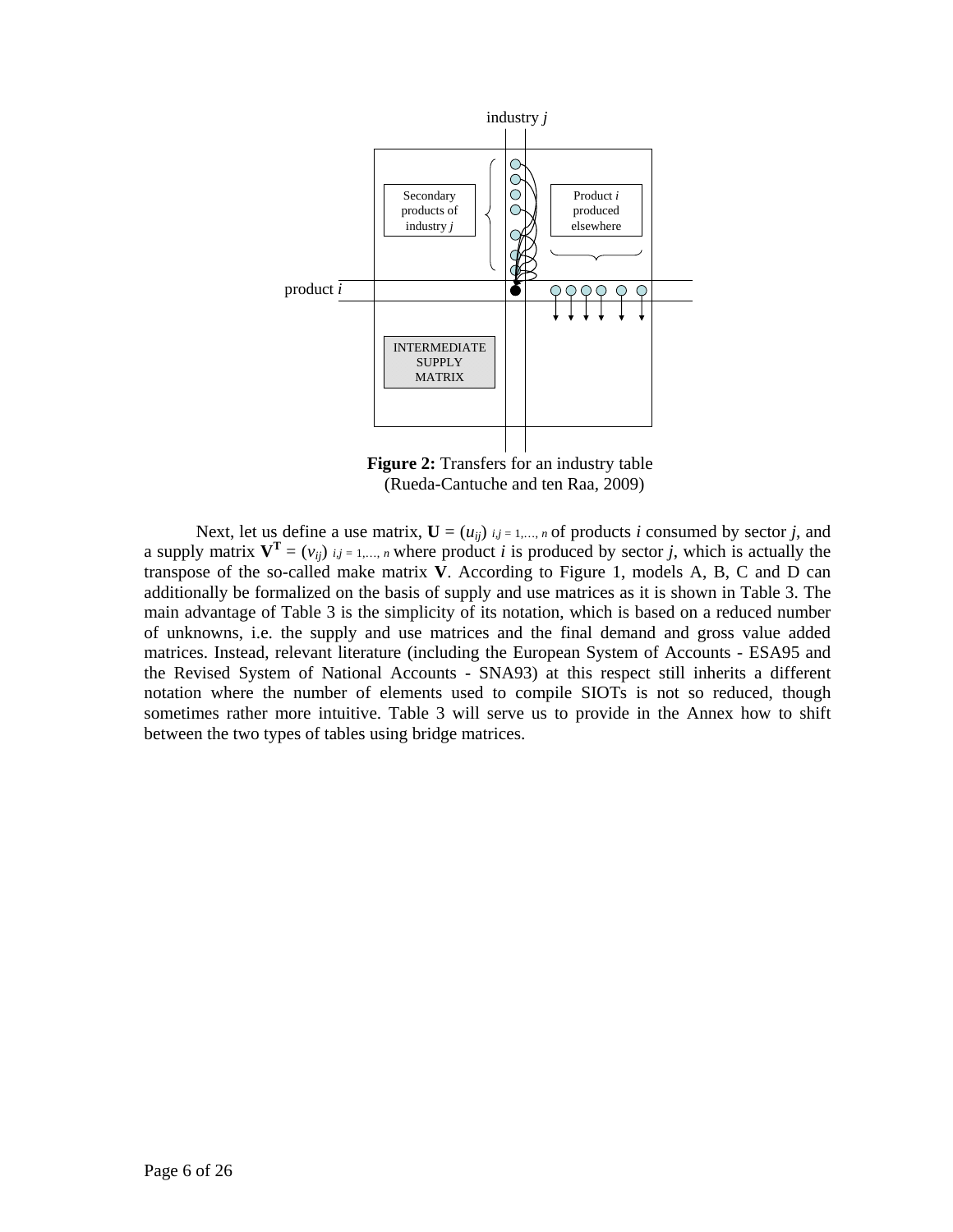

**Figure 3.** The Input-Output Framework

Many countries in the European Union compile product-by-product input-output tables with the product technology assumption (Model A). Sometimes large negative entries are removed in a manual balancing procedure. The use of the product technology model is preferred as the model is consistent with the use of product-by-product tables in input-output analysis. This cannot be said of the industry technology assumption that leads to a symmetric input-output table where the columns contain a mix of input structures. Some countries in the European Union compile industry-by-industry input-output tables. They apply Model D (fixed product sales structure) for the transformation of supply and use tables to input-output tables. Regarding the choice of methods for industry-by-industry tables the assumption of fixed product sales structures is clearly preferred, due to the unrealistic character of the alternative assumption of fixed industry sales structure.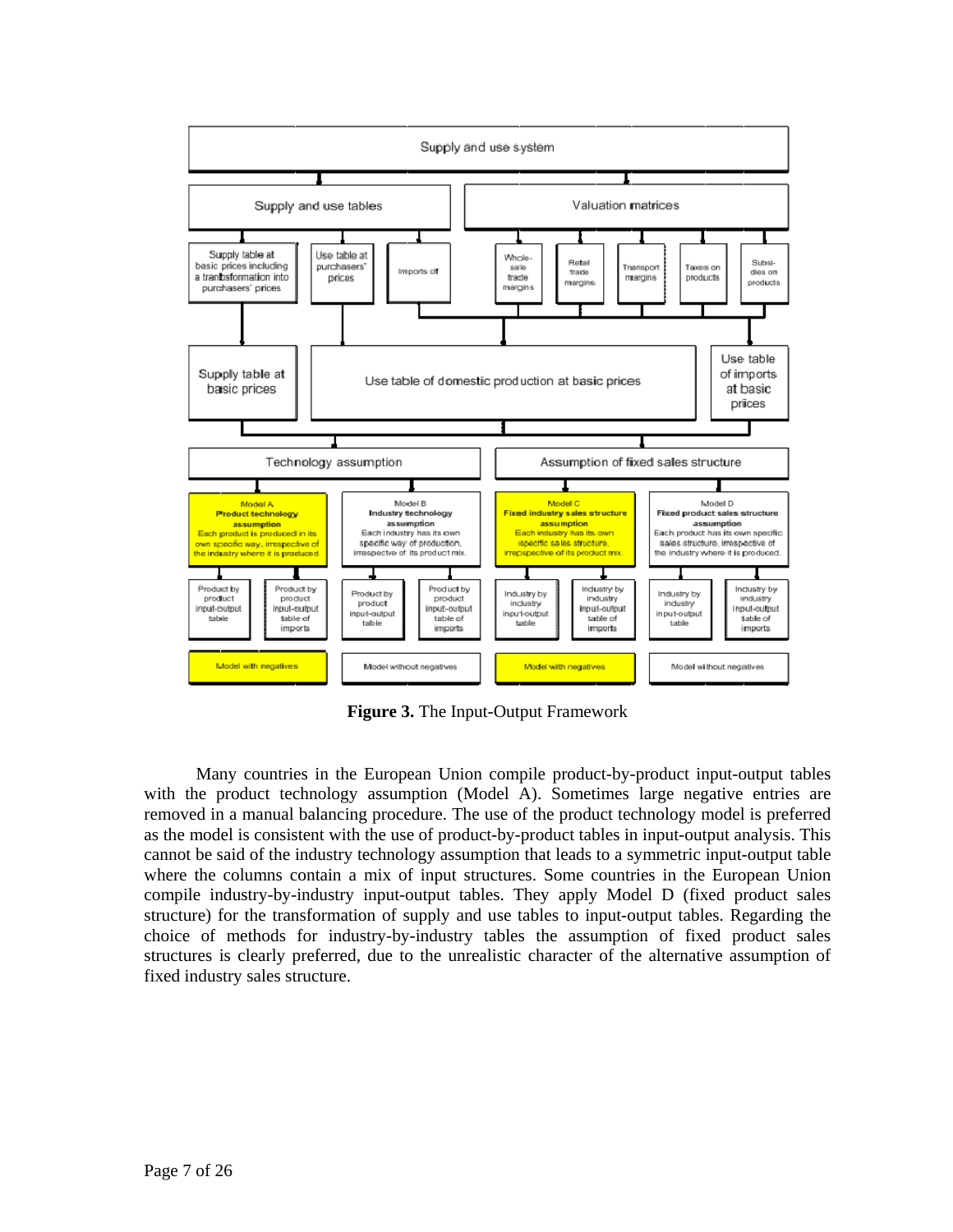|                      | MODEL A<br>Product by product<br>Product technology based                                          | MODEL B<br>Product by product<br>Industry technology based                                                                                               | MODEL C<br>Industry by industry<br>Fixed industry sales structure                           | MODEL D<br>Industry by industry<br>Fixed product sales structure                                                                                                                      |
|----------------------|----------------------------------------------------------------------------------------------------|----------------------------------------------------------------------------------------------------------------------------------------------------------|---------------------------------------------------------------------------------------------|---------------------------------------------------------------------------------------------------------------------------------------------------------------------------------------|
| Input coefficients   | $\mathbf{A}_{4}(\mathbf{U},\mathbf{V}) = \mathbf{U}\mathbf{V}^{\mathrm{T}}$                        | $\mathbf{A}_{R}(\mathbf{U},\mathbf{V})=$<br>$\mathbf{U}\big(diag(\mathbf{Ve})\big)^{-1}\mathbf{V}\big(diag(\mathbf{V}^{\mathrm{T}}\mathbf{e})\big)^{-1}$ | $A_C(U, V) =$<br>$diag(\mathbf{Ve})\mathbf{V}^{\text{T}}\mathbf{U}(diag(\mathbf{Ve}))^{-1}$ | $\mathbf{A}_D(\mathbf{U},\mathbf{V})=$<br>$\mathbf{V}\big( \text{diag}(\mathbf{V}^{\mathrm{T}} \mathbf{e}) \big)^{-1} \mathbf{U} \big( \text{diag}(\mathbf{V} \mathbf{e}) \big)^{-1}$ |
| <b>Intermediates</b> | $\mathbf{Z}_{A} = \mathbf{A}_{A}(\mathbf{U}, \mathbf{V}) diag(\mathbf{V}^{\mathrm{T}} \mathbf{e})$ | $\mathbf{Z}_B = \mathbf{A}_B(\mathbf{U}, \mathbf{V}) diag(\mathbf{V}^{\mathrm{T}} \mathbf{e})$                                                           | $\mathbf{Z}_c = \mathbf{A}_c(\mathbf{U}, \mathbf{V}) diag(\mathbf{V}\mathbf{e})$            | $\mathbf{Z}_p = \mathbf{A}_p(\mathbf{U}, \mathbf{V}) diag(\mathbf{V}\mathbf{e})$                                                                                                      |
| Final demand         | $\mathbf{F}_{A} = \mathbf{Y}$                                                                      | $\mathbf{F}_{R}=\mathbf{Y}$                                                                                                                              | $\mathbf{F}_c = diag(\mathbf{V}\mathbf{e})\mathbf{V}^{\mathrm{T}}\mathbf{Y}$                | $\mathbf{F}_D = \mathbf{V}\left(diag(\mathbf{V}^{\mathrm{T}}\mathbf{e})\right)^{-1}\mathbf{Y}$                                                                                        |
| Value Added (VA)     | $\mathbf{VA}_{A} = \mathbf{W} \mathbf{V}^{\text{T}} diag(\mathbf{V}^{\text{T}} \mathbf{e})$        | $\mathbf{VA}_{B} = \mathbf{W}\left(diag(\mathbf{Ve})\right)^{-1}\mathbf{V}$                                                                              | $\mathbf{VA}_{C} = \mathbf{W}$                                                              | $\mathbf{VA}_D = \mathbf{W}$                                                                                                                                                          |
| Output               | ${\bf q}_A = ({\bf I} - {\bf A}_A({\bf U},{\bf V}))^{-1} {\bf F}_A {\bf e}$                        | $\mathbf{q}_B = (\mathbf{I} - \mathbf{A}_B(\mathbf{U}, \mathbf{V}))^{-1} \mathbf{F}_B \mathbf{e}$                                                        | ${\bf g}_c = (I - A_c(U, V))$ <sup>-1</sup> ${\bf F}_c$ e                                   | $\mathbf{g}_D = (\mathbf{I} - \mathbf{A}_D(\mathbf{U}, \mathbf{V}))^{-1} \mathbf{F}_D \mathbf{e}$                                                                                     |
| <b>Negatives</b>     | <b>YES</b>                                                                                         | NO                                                                                                                                                       | <b>YES</b>                                                                                  | NO                                                                                                                                                                                    |

**Table 3***.* Transformation of supply and use tables into symmetric input-output tables

# **Legend for the transformation of supply and use tables into input-output tables at basic prices**  $A =$  **Technical coefficients matrix**  $Y =$  **Matrix for final demand by production**

 $\mathbf{A}$  = Technical coefficients matrix **Y** = Matrix for final demand by product and category

- **V**<sup>T</sup> = Supply matrix **W** = Matrix of gross value added by component and by industry
- 
- **U** = Use matrix **<sup>e</sup>** *<sup>=</sup>* Column vector of ones

NOTE: **T** will denote transposition and –1 inversion of a matrix. Since the two operations commute, their composition may be denoted **–T**. Also, *diag* will denote diagonalization whether by suppression of the off-diagonal elements of a square matrix or by placement of the elements of a vector.

Page 8 of 26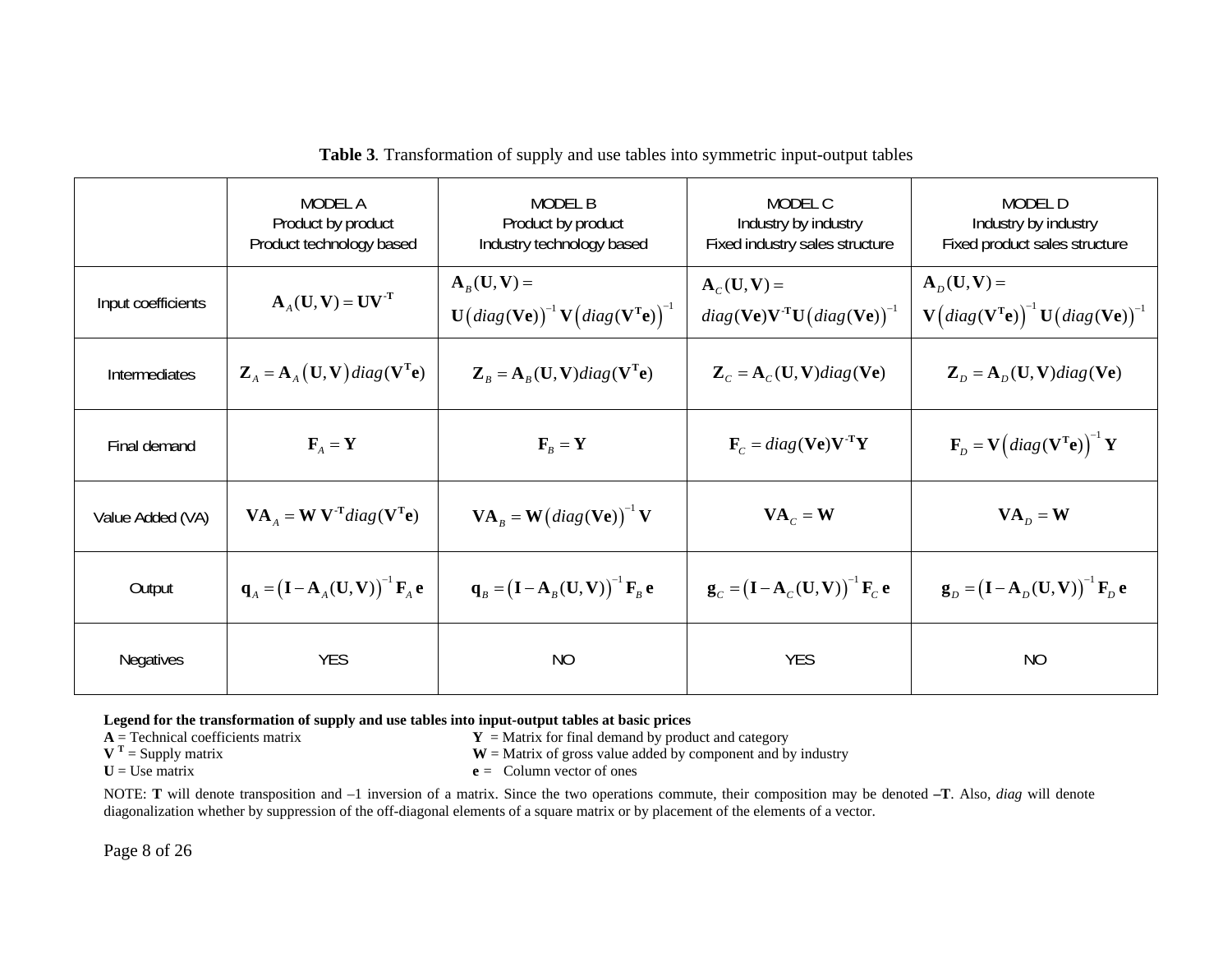While product-by-product input-output tables are believed to be more homogeneous, industry-by-industry input-output tables are closer to statistical sources and actual observations. In empirical research it depends on the objectives of analysis which type of input-output table is best suited for economic analysis, which will be addressed in more detail in next sections. Annual supply and use tables at basic prices provide the user with flexible access to input-output data for various applications.

## **2 The Choice of type of Input-Output Table in the UN and European Systems of National Accounts**

The choice of technology assumption in the construction of product by product SIOTs has played a relevant role in the various systems of national accounts and handbooks/manuals published by the United Nations (UN) and Eurostat. To the contrary, the choice of type of SIOTs (product by product or industry by industry) has been almost fully neglected. In this section, we will explore the treatment of this issue by the two most recent systems of national accounts published by the UN and Eurostat together with their respective handbooks or manuals.

### *2.1 SNA93, UN Handbook of IO Compilation (1999) and SNA08*

Essentially, the SNA93 (UN, 1993) states that only product by product tables will be described in detailed since they are often proved as most useful (par. 15.150) but however the SNA93 does not provide any justification for this assortment and simply ignores industry by industry tables.

 It was not until the publication of the UN Handbook of Input-Output Compilation and Analysis (UN, 1999) when industry by industry tables received a more detailed treatment, although still not too far reaching. After providing the definitions of product and industry SIOTs (par. 4.41), the UN Handbook asserts that industry by industry SIOTs are much less useful than product by product SIOTs because an industry might represent a group of establishments, part of which may be artificially created by mathematical methods (e.g. extrapolation) and therefore, does not reflect any "realistic" picture of the economy. It follows that market shares might be less stable and consequently, the input-output (IO) analysis made on the basis of the Leontief inverse of an industry by industry SIOT should not have a significant time lag involved. Concerning IO modeling, the UN Handbook (par. 4.60) also states that "…*this model (the Leontief quantity model based on industry by industry SIOTs) is however of almost no interest to analysts since final demand is, rarely, in terms of industry outputs*…"

 With an increasing interest for industry by industry SIOTs, the new System of National Accounts - SNA08 (UN, 2009) includes now one section specifically for these kinds of tables (pars. 28.57 to 28.63). As to the choice of type of SIOTs, the SNA08 states that both product by product and industry by industry SIOTs serve different analytical functions. (…) "*For example, to ensure that price indices are strictly consistent, a product by product matrix is to be preferred. For a link to labour market questions, an industry by industry table may be more useful. Although traditionally a lot of interest focused on the product by product tables, this was accompanied in large part by an attention to the underlying technology. Increasingly the economic interaction of different industries has brought more interest in the industry by industry tables*." It is also interesting to remark that in one of the annexes (par. A4.21), the SNA08 recognizes a change of emphasis from the physical view of input-output economics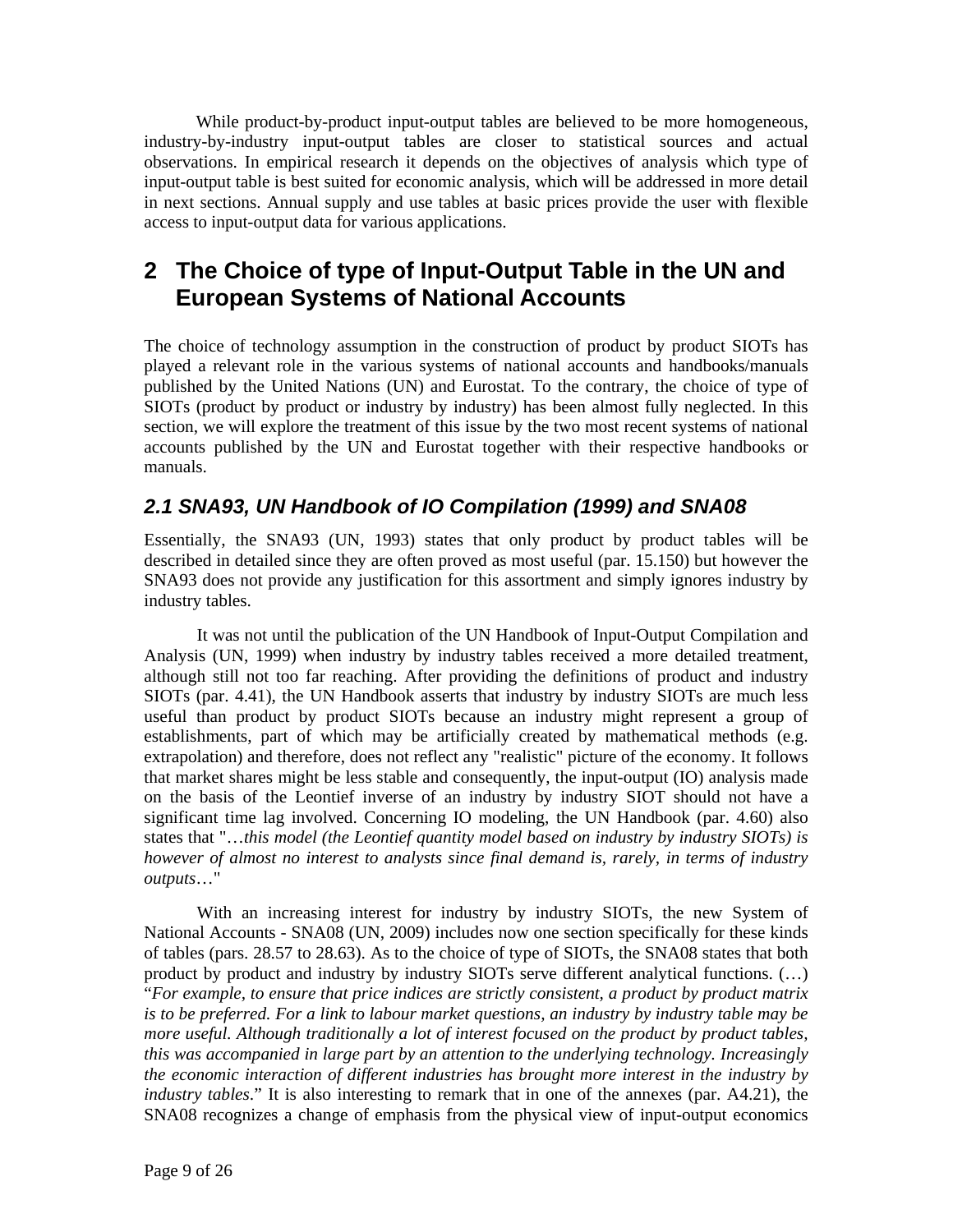(the rationale was to have a unit or establishment that related as far as possible to only one activity in only one location so that the link to the physical processes of production was as clear as possible) to an economic point of view, and from product by product matrices to industry by industry ones. Maybe at this point, the WIOD project could serve as a proof of this reasoning provided that the input-output tables to be generated under the project will be of the industry by industry type.

 To sum up, the choice of type of SIOT is increasingly playing a bigger role in the most recent systems of national accounts but however, it remains unclear which types of tables are to be used for what type of analysis. There are few instances here and there but without a clear structure or even clear recommendations. Consequently, this deliverable will particularly provide in next sections some useful guidelines at this respect for input-output practitioners.

### *2.2 ESA95, the Eurostat Manual of Supply, Use and IO Tables (2008) and the ESA08 (draft version)*

Unfortunately, to the knowledge of the authors, neither the ESA95 nor the draft version of the European System of Accounts - ESA08 (Eurostat, 2009) mentions explicitly the issue of the choice of type of SIOTs. The ESA95 just offers a flexible approach to compile industry by industry SIOTs or product by product SIOTs according to the objective of economic analysis. As in the SNA93, it is recommended to compile the latter tables although industry by industry tables are also accepted if the industries are close to homogenous units of production (Eurostat, 2008; p.31). Nevertheless, the Eurostat Manual (2008) considerably deals with this issue in its chapter 11.

 Following the Eurostat Manual (2008, p. 301), (…) "*product-by-product input-output tables are theoretically more homogeneous in their description of the transactions than industry-by-industry tables, since a single element of the latter can refer to products that are characteristic in other industries. This supports the assumption that in practice product-byproduct tables generally are better suited for many types of input-output analysis. This is the main reason for ESA 1995 to favour product-by-product tables for economic analysis. The transmission programme of ESA 1995 requires Member States of the European Union to transmit product-by-product tables. However, the transmission of industry-by-industry inputoutput tables is also accepted provided that industry-by-industry tables are a good approximation of product-by-product input-output tables. While product-by-product inputoutput tables are believed to be more homogeneous, industry-by-industry input-output tables are closer to statistical sources and actual observations. In empirical research it depends on the objectives of analysis which type of input-output table is better suited for economic analysis. For example, it seems more feasible to use product-by-product input-output tables for productivity analysis or the analysis of new technologies in the economy. On the other hand, industry-by-industry input-output tables are possibly the better option if the economic impact of a major tax reform is studied on the basis of input-output data* (…)". Similarly to the UN Systems of National Accounts (SNA93 and SNA08) , there is also here only a general remark on the suitability of the type of SIOT, which cannot be considered as a clear guidance on which types of tables are to be used for what type of analysis.

 Broadly speaking, very little secondary output reported in the supply table would lead to fade away the distinction between products and industries. So, a relatively low level of secondary activities reported in the European Union supply tables may well suggest, as one can read in the Eurostat Manual (2008, p. 309), that the difference between product by product SIOTs and industry by industry SIOTs is relatively small and consequently, both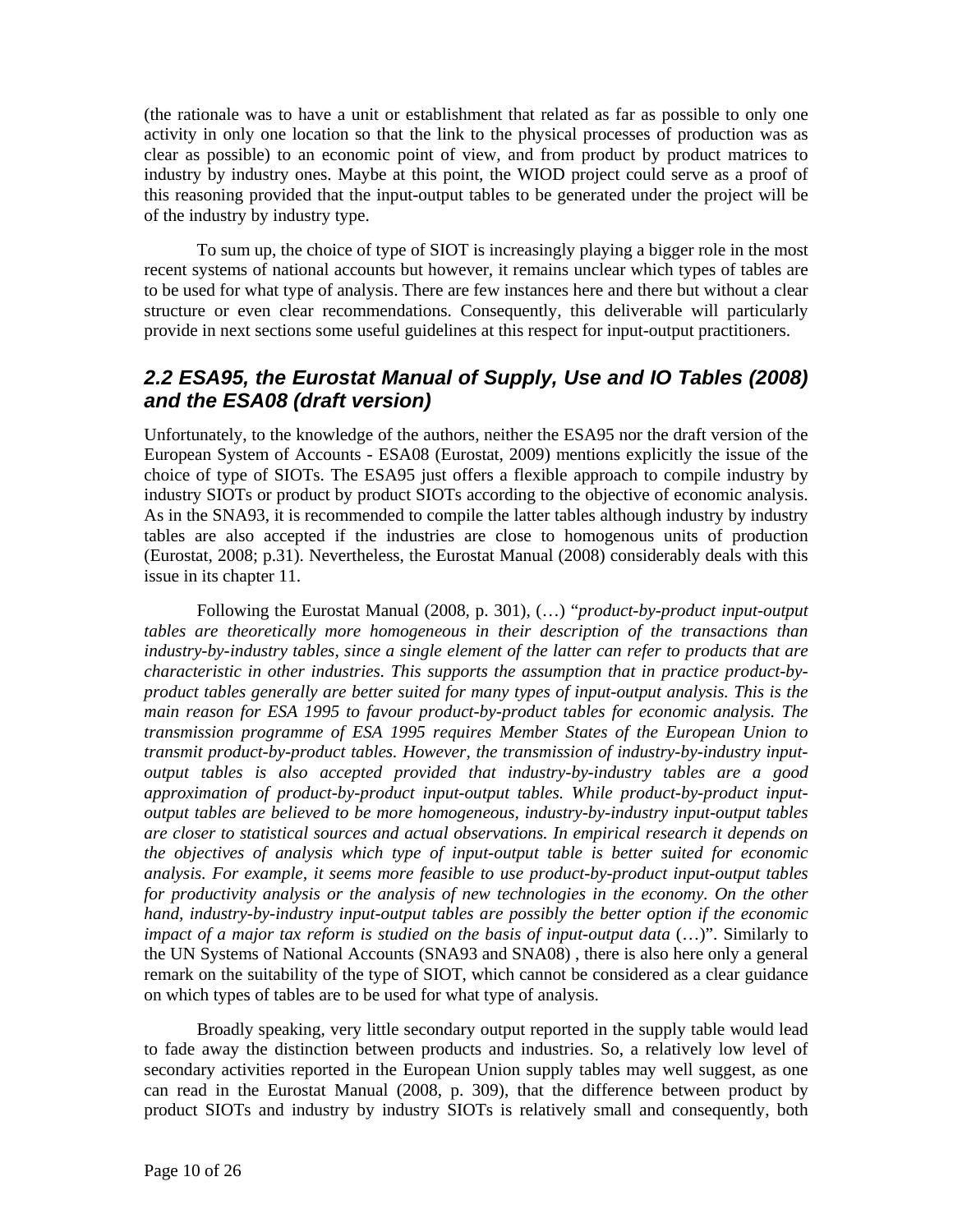transformations can be regarded as valid options for impact analysis. However, (…) "*it must be noticed that secondary activities vary considerably across sectors even the general level is low* (…)" (Eurostat, 2008; p. 309).

 The Eurostat Manual (2008, p. 340) argues that "*the type of tables that best fulfils the standard quality criteria is the industry by industry table based on the assumption of fixed product sales structures and the product by product SIOT based on the product technology assumption. These types of tables reflect the accumulated experience and current practice of those countries most permanently involved in the compilation of SIOTs*." As for analytical purposes, it follows that "*in practice all analytical uses of SIOTs must implicitly assume an industry technology, no matter how the tables have been originally compiled*." In other words, any type of input-output analysis must necessarily assume an industry technology since widely different baskets of products are assumed to be produced with identical input structures. Furthermore, product by product tables based on the product technology assumption already in the process of its construction relies on the assumption of an industry technology approach as soon as it is realised that the number of products exceed the number of industries. The Eurostat Manual (2008) continues with the argument even stating that "any product by product table is in practice a manipulated industry by industry table (…)" (p. 340). Nevertheless, (…) the Eurostat Manual recognizes that "*there is no ideal target type of table against which to measure the quality of the outcome.*"

 Focusing on the two aforementioned models (Models A and D) to construct product by product tables and industry by industry tables, respectively, the Eurostat Manual defines a set of quality features of both types of SIOTs (p. 340-341):

#### *Transparency*

Industry by industry SIOTs provide more transparency than product by product SIOTs because the fixed product sales structure assumption can be derived from the supply and use tables without too much effort and in such a way that negatives do not appear. Conversely, the product technology assumption is usually applied in a complex context requiring a balancing procedure to treat the negative elements that may arise and thus, causing less transparency.

#### *Comparability*

Industry by industry SIOTs guarantee more comparability with national accounts data since they are closer to statistical sources, survey results and actual observations. To the contrary, product by product tables have been compiled in an analytical step which creates less comparability with the sources but at the same time guarantees more comparability across nations.

#### *Inputs*

Product by product SIOTs have a clear input structure in terms of products for intermediate use and value added for the compensation of labour and capital for homogenous branches. However, in industry by industry SIOTs, mixed bundles of goods and services rather than homogeneous products are reported for intermediate and final uses.

#### *Resources and timeliness*

The compilation of product by product tables based on the product technology assumption requires more resources and balancing efforts due to the treatment of the negatives that may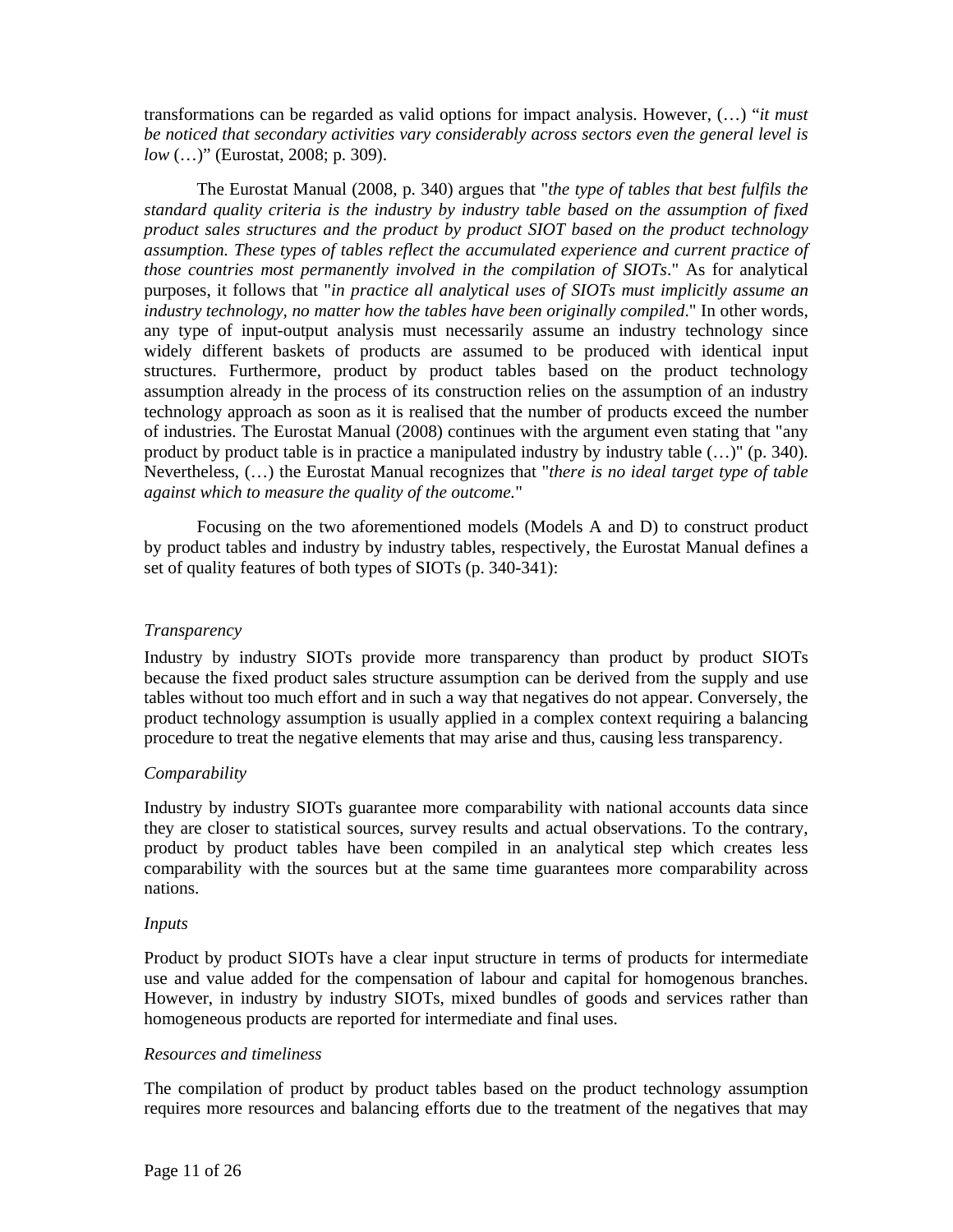appear. Consequently, publication may be delayed. However, industry by industry tables can be directly derived from supply and use tables with less resource intensive efforts.

#### *Analytical potential*

The Eurostat Manual (2008, p. 341) states that "*industry by industry tables are well suited for specific analytical purposes which are related to industries (tax reform, impact analysis, fiscal policy, monetary policy, etc.)*" while product by product tables "*are well suited for many other specific analytical purposes which are related to homogeneous production units (productivity, comparison of cost structures, employment effects, energy policy, environmental policy, etc.)*" Although useful, this distinction just enumerates possible applications without a clear guidance on which types of tables are to be used for what type of analysis, which will hopefully be provided by this deliverable.

 To cut a long story short, the choice of type of SIOT is not a relevant issue in the two most recent ESAs (1995 and 2008) although the Eurostat Manual (2008) gives much more insight into the matter than any of the UN documents. However, we still think that a deeper and clearer connection between standard input-output applications and the use of product by product and/or industry by industry tables is needed.

## **3 The relevance of the applications: the quantity and the price models in input-output analysis**

### *3.1 The quantity and price models in input-output analysis*

The main purpose of this section is to present briefly the theoretical background of the two most commonly and broadly used models in input-output analysis, i.e. the quantity and the price models. It will follow a discussion on the choice of type of SIOT for each type of model together with some guidelines.

 Dietzenbacher (1997) considered the following SIOT in money terms (say, euros in the case of WIOD) for period 0:

| $\mathbf{X}_0$               | ٤O      | Χŋ                        |
|------------------------------|---------|---------------------------|
| ${\bf V}'$<br>$\overline{0}$ |         | $\mathbf{v}'_0\mathbf{e}$ |
| $\mathbf{X}$                 | $e'f_0$ |                           |

 $\mathbf{X}_0$  is the *n* x *n* matrix of intermediate uses; its typical element  $x_{ij}^0$  denotes the value (in euros)

of the deliveries from industry (product) *i* to industry (product) *j*, which will depend on the type of SIOT used. Dietzenbacher (1997) did not however distinguish in his paper between the two types of SIOTs referring implicitly all the time to industry by industry tables. The column vector  $f_0$  can be interpreted as sectoral (product) final demands including private and government consumption, investments and net exports<sup>1</sup>. The row vector  $\mathbf{v}_0$  gives the value added in each industry (product or homogenous branch), containing, for instance, payments for the labour and capital primary factors. The value of each industry (product) output is given

l

<sup>1</sup> Dietzenbacher (1997) made this assumption without loss of generality and for the sake of notational convenience.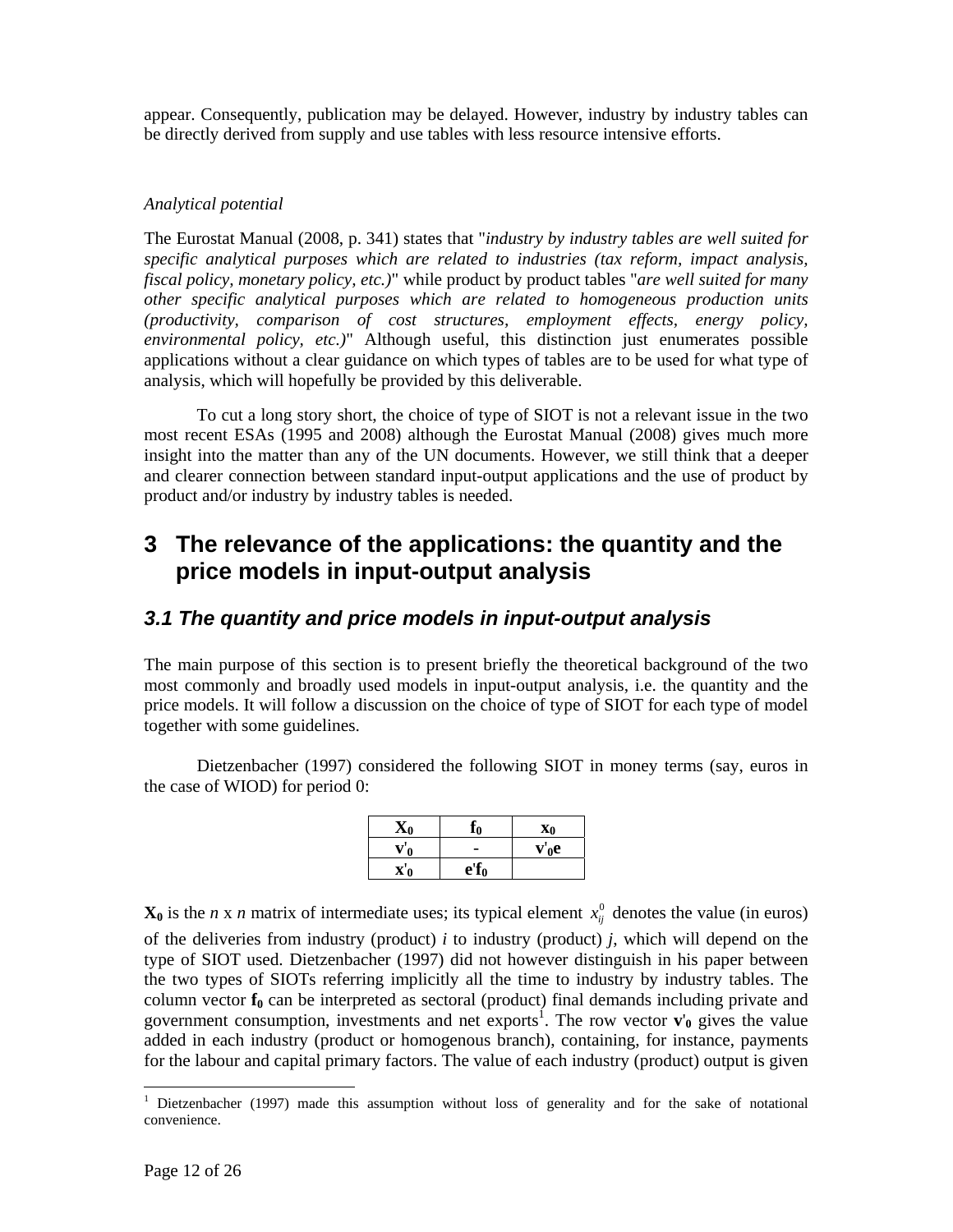by the elements of the vector  $\mathbf{x}_0$  while **e** denotes the *n*-dimension column vector of ones. Column-wise, a SIOT depicts input structures and row-wise, output structures. Since the total value of outputs equals the total value of inputs, for each industry (product), the following sets of accounting equations are obtained:

$$
\mathbf{x}_0 = \mathbf{X}_0 \mathbf{e} + \mathbf{f}_0 \tag{1}
$$

$$
\mathbf{x}'_0 = \mathbf{e}\mathbf{X}_0 + \mathbf{v}'_0 \tag{2}
$$

It follows that the input coefficients are defined as the industry (product) *i*'s input into industry (product) *j* as a fraction of the purchaser's output  $(x_j^0)$ . They are obtained as  $a_{ij}^0 = x_{ij}^0 / x_j^0$ , or in matrix terms, as  $\mathbf{A}_0 = \mathbf{X}_0 \hat{\mathbf{x}}_0^{-1}$  where  $\hat{\mathbf{x}}_0$  denotes a diagonal matrix. Then, equation (1) may be written as:

$$
\mathbf{x}_0 = \mathbf{A}_0 \mathbf{x}_0 + \mathbf{f}_0 \tag{3}
$$

 In a similar way, the output coefficients denote the industry (product) *i*'s delivery to industry (product) *j* as a fraction of the seller's output ( $x_i^0$ ). They are obtained as  $b_{ij}^0 = x_{ij}^0 / x_i^0$ or, in matrix terms, as  $\mathbf{B}_0 = \hat{\mathbf{x}}_0^{-1} \mathbf{X}_0$ . Subsequently, equation (2) may be rewritten as

$$
\mathbf{x}'_0 = \mathbf{x}'_0 \mathbf{B}_0 + \mathbf{v}'_0 \tag{4}
$$

 From the accounting equations (3) and (4), it is usual to obtain the so called **Leontief quantity model** and the **Ghosh price model**, respectively. However, we must include also two other types of models that are not so often treated in the input-output literature but that deserve however to be mentioned for the sake of comprehensiveness.

#### *Quantity models*

Equation (3) rests on the assumption of fixed technical coefficients being the new industry (product) output vector (**x**1) required for an exogenously specified new final demand vector  $(f_1)$  such that,

$$
\mathbf{x}_{1} = (\mathbf{I} - \mathbf{A}_{0})^{-1} \mathbf{f}_{1} \tag{5}
$$

 Given a shock in the physical amounts consumed by final users of a product (or of the bundle of products produced by a certain industry, both primarily and secondarily produced), then the effect on the total output value of the industry (product) output is given by  $\mathbf{x}_1$ . Notice that in this so called **Leontief quantity model** there is no change in prices.

 Furthermore, equation (5) can also be expressed as a ratio per unit of output value of the period 0 as<sup>2</sup>,

$$
\hat{\mathbf{x}}_0^{-1}\mathbf{x}_1 = \hat{\mathbf{x}}_0^{-1}(\mathbf{I} - \mathbf{A}_0)^{-1}\hat{\mathbf{x}}_0\hat{\mathbf{x}}_0^{-1}\mathbf{f}_1 = (\mathbf{I} - \mathbf{B}_0)^{-1}\hat{\mathbf{x}}_0^{-1}\mathbf{f}_1
$$
\n(6)

l

<sup>&</sup>lt;sup>2</sup> The relationship between the Leontief and the Ghosh inverses can be found in Miller and Blair (2009, p. 548).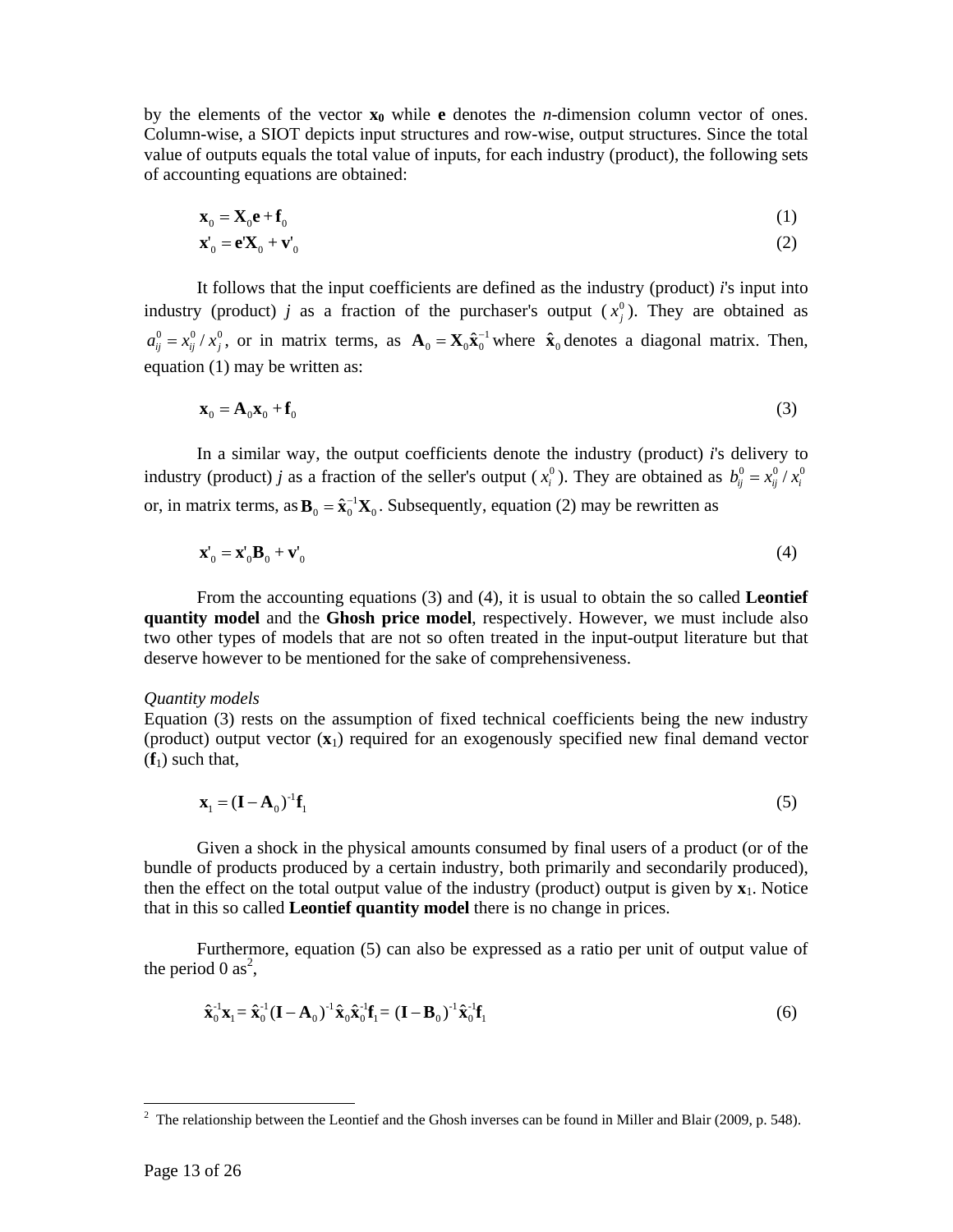which gives the variation rate of the quantities produced to meet the new final demand. That is, the new output total value  $(\mathbf{x}_1)$  results from the multiplication of old prices  $(\mathbf{p}_0)$  by the new quantities demanded (**q**1) such as,

$$
\mathbf{x}_{1} = \hat{\mathbf{p}}_{0}\mathbf{q}_{1} \tag{7}
$$

whilst the old output values result from the amounts consumed valued at prices of period 0, as

$$
\hat{\mathbf{x}}_0^{-1} = \left(\hat{\mathbf{p}}_0 \hat{\mathbf{q}}_0\right)^{-1} = \hat{\mathbf{q}}_0^{-1} \hat{\mathbf{p}}_0^{-1} \tag{8}
$$

Then, by replacing the right-hand side (RHS) of equation (6) by equations (7) and (8), it is straightforward that,

$$
\hat{\mathbf{q}}_0^{-1} \hat{\mathbf{p}}_0^{-1} \hat{\mathbf{p}}_0 \mathbf{q}_1 = \hat{\mathbf{q}}_0^{-1} \mathbf{q}_1 = (\mathbf{I} - \mathbf{B}_0)^{-1} \hat{\mathbf{x}}_0^{-1} \mathbf{f}_1
$$
\n(9)

which is the so called **Ghosh quantity model** (Dietzenbacher, 1997). A change in the final demand shares over the total output value of period 0 caused by variations in the quantities demanded will lead to changes in the quantities produced.

#### *Price models*

Equation (4) is based on the assumption of fixed output coefficients. For a new value added vector  $(v')$ , the new total output values are calculated by,

$$
\mathbf{x}'_2 = \mathbf{v}'_2 \ (\mathbf{I} - \mathbf{B}_0)^{-1} \tag{10}
$$

Given a price change in any of the primary factors used (generally speaking, capital and labour), then the effect on the output value of the industry (product) output is given by  $\mathbf{x}_2$ . Notice that in this so called **Ghosh price model** there is no change in quantities consumed of primary inputs and of goods and services.

 Moreover, equation (10) can also be expressed as a ratio per unit of output value of the period 0 as,

$$
\mathbf{x}_{2}^{\prime}\hat{\mathbf{x}}_{0}^{1} = \mathbf{v}_{2}^{\prime}\hat{\mathbf{x}}_{0}^{1}\hat{\mathbf{x}}_{0}(\mathbf{I} - \mathbf{B}_{0})^{-1}\hat{\mathbf{x}}_{0}^{1} = \mathbf{v}_{2}^{\prime}\hat{\mathbf{x}}_{0}^{1}(\mathbf{I} - \mathbf{A}_{0})^{-1}
$$
\n(11)

which gives the price variation of products generated by the variation in the prices of primary factors. That is, the new output total value  $(\mathbf{x}_2)$  results from the multiplication of old quantities produced  $(q_0)$  by the new prices  $(p_2)$  such as,

$$
\mathbf{x}'_2 = \mathbf{p}'_2 \hat{\mathbf{q}}_0 \tag{12}
$$

while the old output values result from the amounts consumed valued at prices of period 0, as

$$
\hat{\mathbf{x}}_0^{-1} = \left(\hat{\mathbf{p}}_0 \hat{\mathbf{q}}_0\right)^{-1} = \hat{\mathbf{q}}_0^{-1} \hat{\mathbf{p}}_0^{-1} \tag{13}
$$

Threfore, by replacing the RHS of equation  $(11)$  by equations  $(12)$  and  $(13)$ , it is easy to obtain that,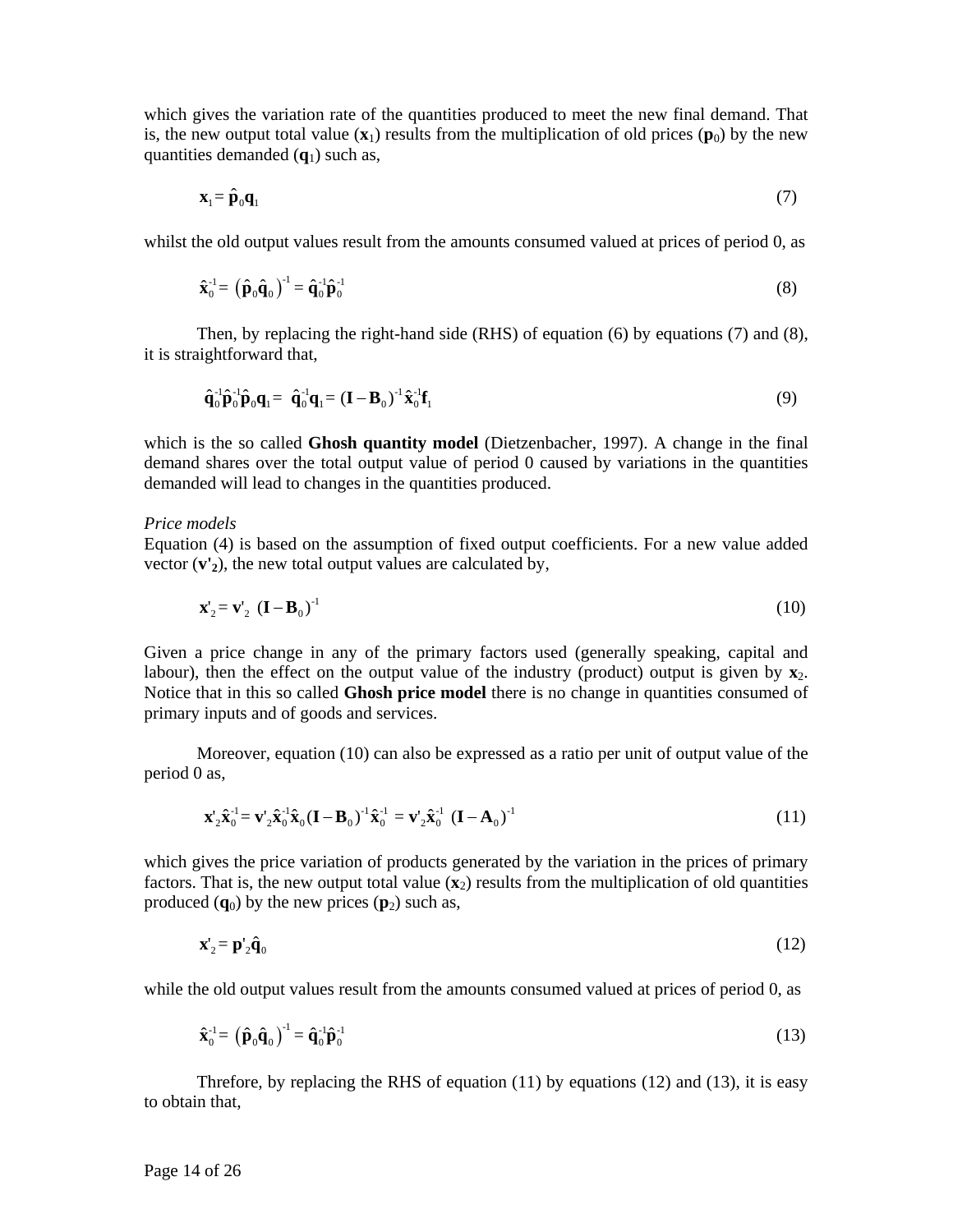$$
\mathbf{p}'_2 \hat{\mathbf{q}}_0 \hat{\mathbf{q}}_0^{-1} \hat{\mathbf{p}}_0^{-1} = \mathbf{p}'_2 \hat{\mathbf{p}}_0^{-1} = \mathbf{v}'_2 \hat{\mathbf{x}}_0^{-1} (\mathbf{I} - \mathbf{A}_0)^{-1}
$$
(14)

which is the so called **Leontief price model** or **supply-driven model** (Dietzenbacher, 1997). A change in value added shares over the total output value of period 0 caused by variations in the prices of primary inputs will lead to changes in product prices.

### *3.2 The relationship between the models and the choice of type of input-output table*

#### *Quantity models*

The Ghosh and Leontief quantity models are demand driven models. They both measure the effects on the output (in physical and monetary values, respectively) of a change in final demand. To that purpose, the use of product by product tables would imply to assume a shock in the final demand of a specific product irrespectively of the industry that actually produced it. For instance, for an increase in the households' purchase of electric cars against fuel based vehicles one would need a product by product table in order to quantify the effects on the quantities of energy inputs supplied to meet such new demand. Furthermore, if greenhouse gas direct emissions are available on a product basis, the total effects on the environment can be easily calculated with a product by product table by multiplying the new output value  $\mathbf{x}_1$ (from equation 5) by the emission levels per product output. Nevertheless, emission coefficients are mostly available on an industry basis, which then makes product by product tables unsuitable. Furthermore, if one eventually uses an industry by industry table the calculated effects would be caused instead by a change in the final demand of the bundle of goods and services produced by a specific industry, which is not necessarily that of a specific commodity. All in all, in the case of environmental analysis, the kind of data available and the objective of the analysis definitely play a major role in the choice of type of SIOT to be used.

Input-output analysis is also applied to labour market analyses through the calculation of employment multipliers under the Leontief quantity model. Due to the fact that employment data are usually recorded by firms and therefore grouped by industries, industry by industry tables may be more appropriate than product by product tables. It is not very likely to find employment data related to products. Moreover, one must bear in mind that the effects on employment thus calculated using industry by industry tables will be caused by a change in the final demand of a mixed bundle of goods and services produced by a certain sector, which does not necessarily be a single specific commodity.

The input-output quantity models are used to evaluate the effects of introducing a new product technology as well. Provided that the new technology refers to a single product and that it can be easily subtracted from its mother branch, the Leontief and Ghosh quantity models would allow for evaluating the effects on the output value (and physical amounts produced) of the other competing products. At this respect, product by product tables seems to be more suitable than industry by industry tables, where each industry produces more than one single product. Clearly, the new demand for a new product (e.g. electric cars) will drive a set of direct and indirect effects on the other product outputs.

The calculation of value added and income (wages and salaries) multipliers are also a matter of interest in the input-output literature. It is quite intuitive that the compensation of employees and the value added are clearly linked to industries rather than to products or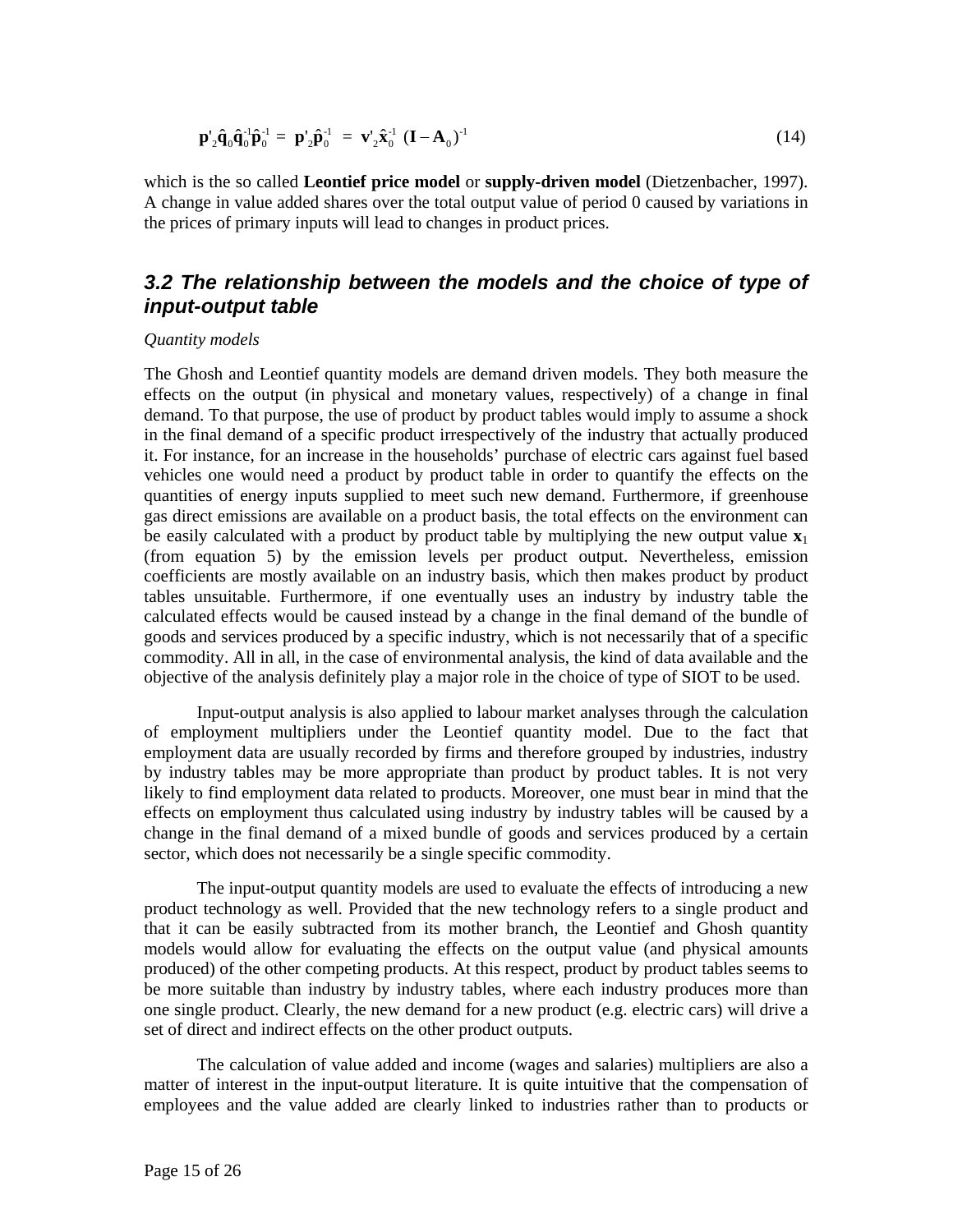homogenous branches. Industry by industry tables keep a direct link to the original statistical sources. Bearing this in mind, industry by industry tables are in this case also preferable to product by product tables although the IO literature admit several impact analyses on the basis of value added/income related to homogenous branches of activities.

As a summarizing remark, the IO quantity models are driven by changes in the amounts of goods and services consumed or demanded. The use of product by product tables is preferable since the shock can be easily assigned to a single product and the output effects can also be related to homogenous branches of activities. To the contrary, the use of industry by industry tables in this context would lead to measure the effects of a variation in the demanded quantity of a mixed bundle of goods and services produced by a certain industry on the industry output values and amounts of (mixed) goods and services produced. Insofar, the choice favours clearly product by product tables almost in all cases. However, the Leontief quantity model is extensively used to account for many different kinds of multiplier effects, e.g. environmental, employment, income… that needs data that are almost solely available on an industry basis. To some extent, this justifies the use of industry by industry tables in some situations. Therefore, it seems to be a clear trade-off. Either one assumes that the additional data (environmental, employment, income…) is on a product basis and uses product by product tables to measure the effects on the output value (also in physical terms) of changes in final demand of single products, or one assumes that the additional data is on an industry basis and uses industry by industry tables, although being aware that the derived effects on total output values are referred not to single products but to a mixed bundle of goods and services produced by a certain industry.

#### *Price models*

The Ghosh and Leontief price models measure the effects of variations in the prices of primary inputs on the output value and on the prices of goods and services, respectively. The amount of factor inputs used remains unchanged and so the amounts of goods and services produced. These models are seen as supply-side driven models preferably to be used in cases of shortage of supply or excess of demand. Variations in salaries and wages per hour, in profit rates, in fixed capital use rates or in net tax rates<sup>3</sup> on production will generate changes in prices of goods and services and output value that could be quantified through the price IO models. As a result, industry by industry tables seems to be more suitable for these kind of analyses since initial changes are referred to the different components of the value added, which are directly linked to the surveyed firms data and/or groups of firms (industries) data. Indeed, statistical data on labour costs are referred to workers employed in industries and not in homogenous branches of activity. Fiscal policies (excluding taxes on products) on taxes and subsidies on production (e.g. environmental tax) are commonly referred to polluter industries rather than to homogenous branches. Moreover, profit rates are also related to firms and industries rather than to products.

 Nevertheless, the price changes obtained through the IO price models using an industry by industry SIOT are not reflecting single product price variations but variations in the prices of a mixed bundle of goods and services produced by an industry. So, there is a clear trade-off again at this respect. Either one assumes that changes in primary inputs occur in homogenous branches and uses product by product tables to calculate single product price changes or one assumes that the price variations of primary factors occur in industries and

 $\overline{\phantom{a}}$ 

<sup>&</sup>lt;sup>3</sup> Generally speaking, the taxes less subsidies on production included in the value added at basic prices are those that are not payable per unit of some good or service produced or transacted (ESA95).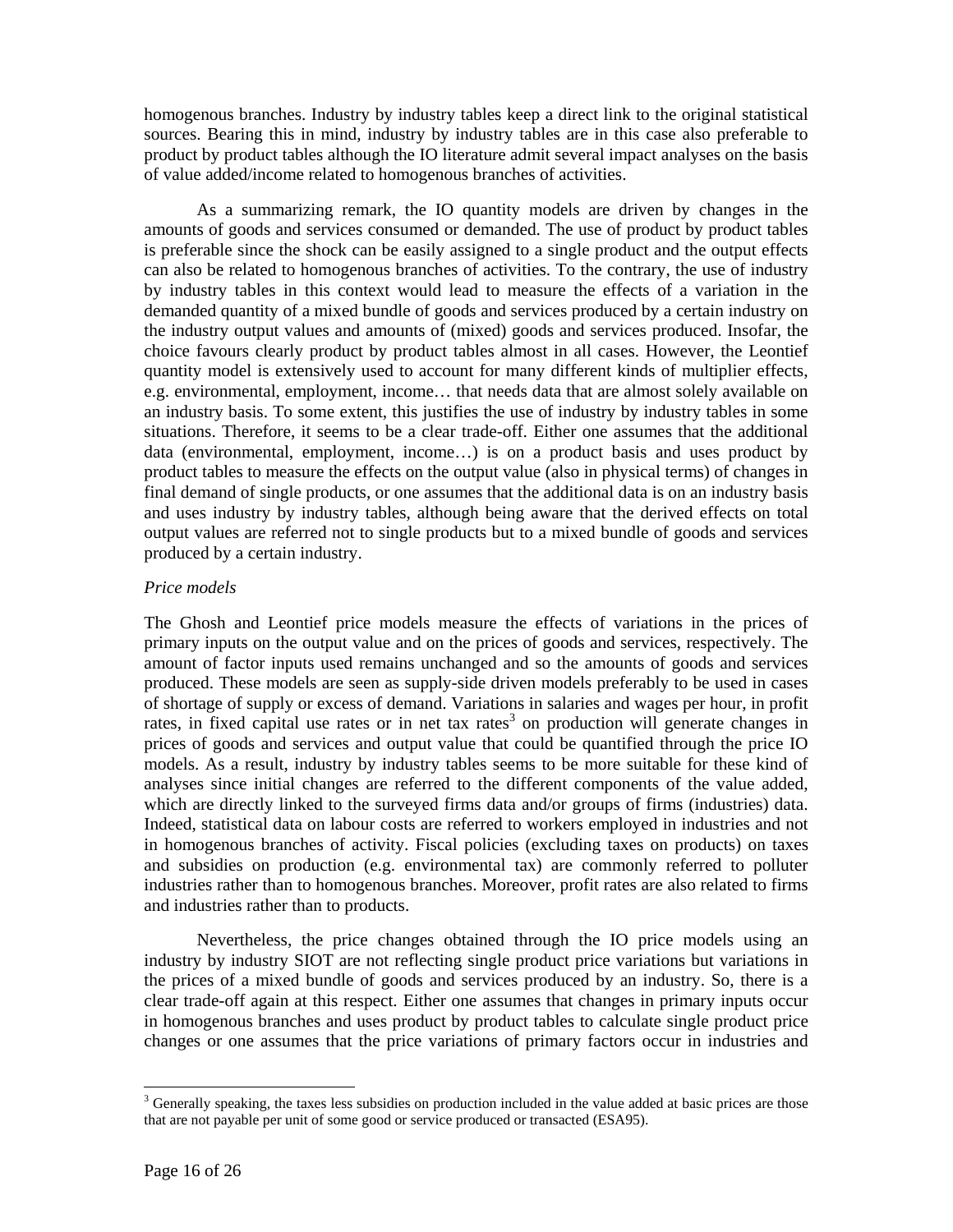uses industry by industry tables to obtain mixed product price changes. The choice is eventually up to the user.

#### *Supply-use tables*

Two major trade-offs have been identified concerning the choice of type of SIOT to be used in impact analysis. The main difficulty underlying the two trade-offs is referred to the symmetry of the SIOTs. They are defined as product by product or industry by industry type. Hence, if one is interested in estimating, for instance, the effects of an increase in the labour costs of the electricity sector (industry) on the prices of fuels (product), then the choice of type of SIOT would lead to provide two different answers but however none of them the correct one. On the one hand, if we use product by product tables we will be assigning the increase of labour costs to a homogenous branch of activity and not to the electricity sector and on the other hand, if we use industry by industry tables, the price effects will correspond to a mixed basket of goods and services of the fuel producing industry rather than to fuel.

 To solve this issue, supply-use tables are clearly the best choice since they are defined on a product by industry basis rather than on a product or industry basis. However, there has been very little research on the application of supply and use tables to impact analysis. To the knowledge of the authors, the single contributions at this respect can be found in ten Raa and Rueda-Cantuche (2007) and in Rueda-Cantuche and Amores (2009). The former authors proved that employment and output multipliers (from the Leontief quantity model) can be derived from supply and use data by regressing employment (output) by industries on the net output<sup>4</sup> by products. Therefore, a change in the net output of products (implicitly a change in the final demand) will cause a variation in the employment (output) of industries. The interested reader may find more details in the cited paper. The latter contribution relates to environmental input-output impact analysis and applied the same concept to carbon dioxide emissions in Denmark. This line of research can be further extended methodologically under the WIOD project to include time series of multiregional supply-use systems. Insofar, it has been applied only to a single-country for one year only.

### **4 Conclusions and recommendations for WIOD**

This section summarizes the main conclusions and recommendations that can be drawn for the WIOD project.

 The construction of SIOTs is a controversial issue in the input-output literature as regard the choice of model to construct both product by product and industry by industry SIOTs, especially the former ones. However, there has been so far little attention paid on the choice of type of SIOT to carry out impact analyses let alone other input-output applications. The UN and Eurostat systems of national accounts just simply refer to this issue vaguely and basically recommend nothing except that the purpose of the analysis will determine the choice of type to be used. Moreover, there are no explicit guidelines for the user to make the correct choice accordingly with its own purpose.

 Independently of the purpose of the analysis, both types of SIOTs have its own advantages and disadvantages. On the one hand, the product by product tables are more homogeneous in their description of the transactions being one of the most commonly used

<sup>&</sup>lt;sup>4</sup> Ten Raa and Rueda-Cantuche (2007) defined net output as the difference between the intermediate parts of the supply and use matrices, which incidentally makes the final demand vector if one sums the elements of the net output matrix over columns.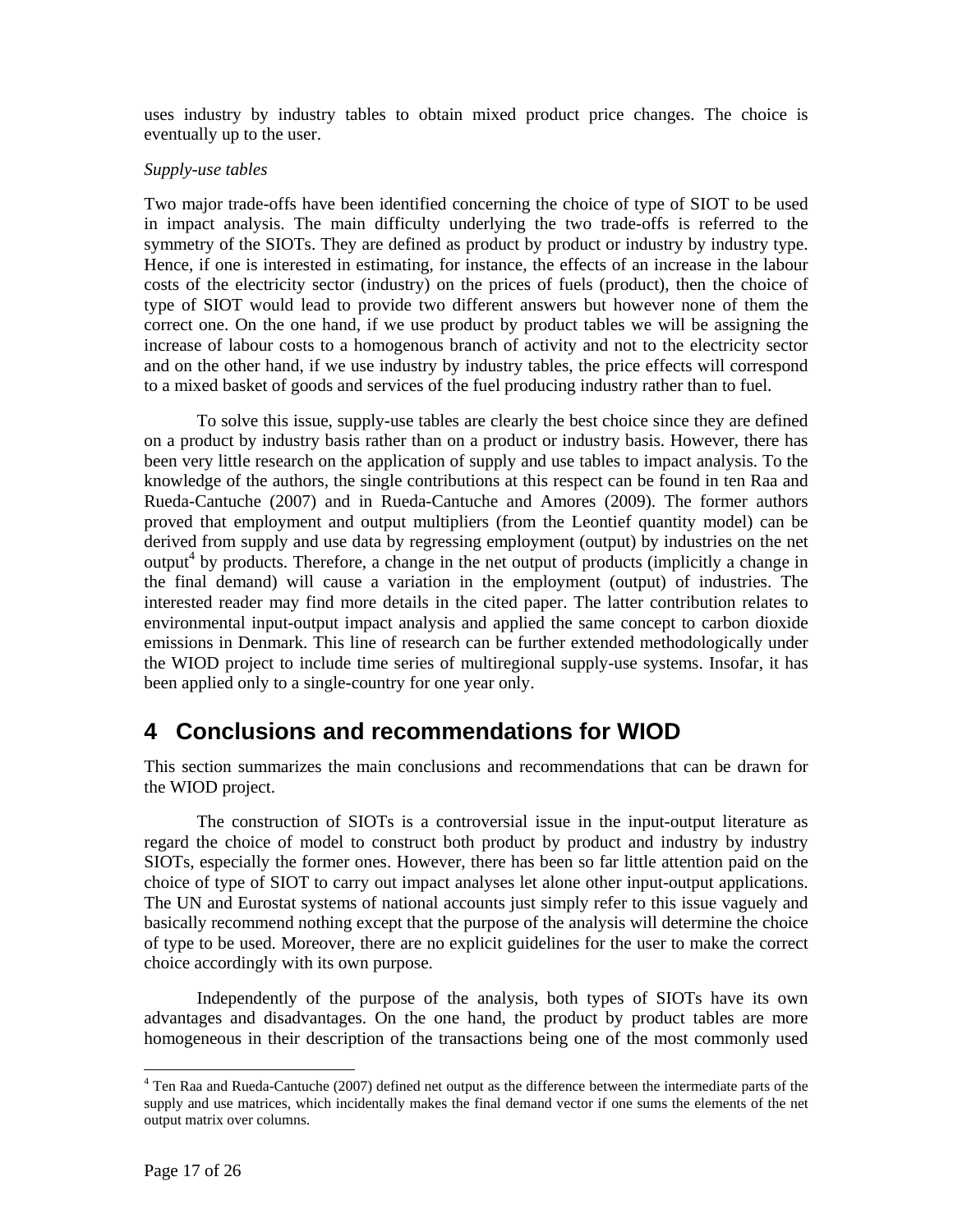tables in input-output analysis (productivity, comparison of costs structures, employment effects, energy policy…) and have a clear input structure in terms of products for intermediate uses and value added for the compensation of labour and capital for homogenous branches. However, product-by-product tables require labour intensive compilation tasks; they must be based on analytical assumptions that take final results away from actual market transactions and observations, and hence, they make more difficult the integration of other statistical sources and the reporting on the transformation procedure.

 On the other hand, industry by industry tables are much closer to statistical sources; they allow for an easier comparability with other statistical databases; they are less labour intensive to compile, being based on pragmatic assumptions rather than on analytical hypotheses. Nevertheless, the larger the secondary activities in the supply table are the more difficult it becomes to identify homogeneous cost structures in an industry-by-industry table.

 In practice, most of the worldwide countries compile product by product tables although there are some hardly negligible countries like Denmark, the Netherlands, Norway, Canada and Finland that compile industry by industry SIOTs. Nevertheless, one can always shift from one type to another as it is shown in the Annex.

 The choice of type of SIOT is playing increasingly a relevant role in the most recent systems of national accounts but still they provide unclear guidelines on the type of table to be used for what type of analysis. There is no clear structure or even clear recommendations.

 In empirical research, it depends on the objectives of the analysis which type of table is best suited for economic analysis. Particularly in impact analyses, questions like, for example, what fuel price effects would generate an increase in the labour costs of the electricity industry cannot really be answered by input-output price models as it is generally thought. Moreover, this is even independently of the type of SIOT used. Either one assumes that changes in primary costs (labour) occur in homogeneous branches rather than in industries and therefore uses product by product tables or one assumes that the price changes of primary factors effectively occur in industries and thus, uses industry by industry tables. Nonetheless, the corresponding reported price effects will be those of the fuel industry rather than those of the fuel product itself.

 As regard input-output quantity models there is also a trade-off in the case of impact analyses related to environment, employment… or any economic dimension for which data is mainly available on an industry basis. Either one assumes that the additional data external to the input-output system (employment, emissions…) is on a product basis and uses a product by product table to evaluate the total effects of a change in the amount of the final demand consumed of a single product (like e.g. bio-fuels) or one assumes that the additional data is on an industry basis and uses industry by industry tables. Nevertheless, the derived total effects on employment, emissions… will correspond to a change in the output of a mixed bundle of goods and services produced by a certain industry rather than to changes in single product outputs.

 Two major trade-offs have been identified concerning the choice of type of SIOT to be used in input-output impact analyses. The main shortcoming underlying this issue is related to the symmetry of SIOTs. They are defined as either product by product or industry by industry type. To solve this matter efficiently, supply and use tables are clearly the best choice since they are defined on a product by industry basis rather than solely on a product or industry basis. It is therefore advisable that the WIOD project could follow the lines of the pioneering works of ten Raa and Rueda-Cantuche (2007) and Rueda-Cantuche and Amores (2009) and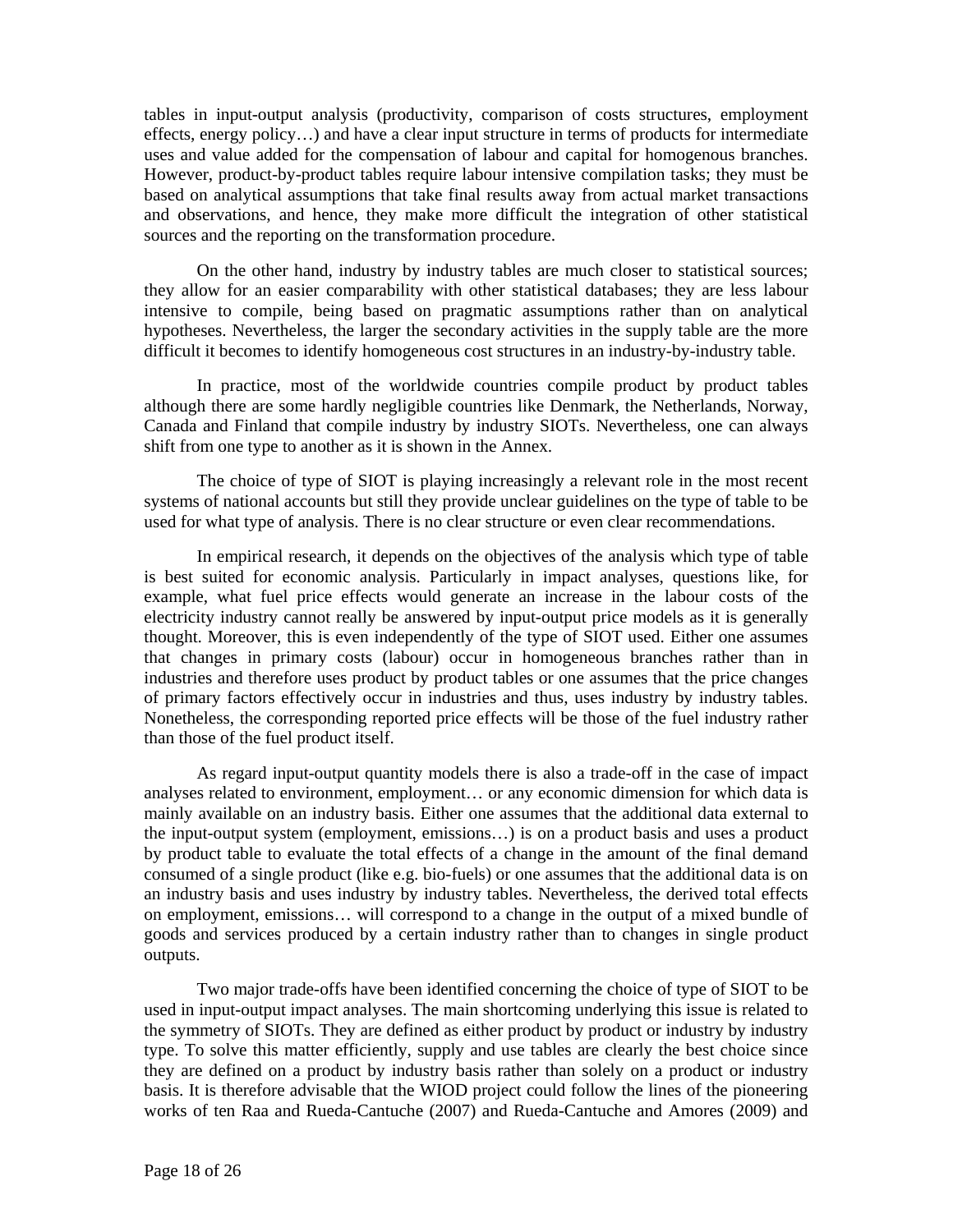continue exploring the use of supply and use tables in the calculation of input-output impact multipliers of any kind. Of course, one can always come back to standard input-output analysis bearing in mind the methodological trade-offs addressed in this paper.

# **5 References**

- Armstrong, A. G. (1975) Technology assumptions in the construction of United Kingdom input–output tables, in: R. I. G. Allen & W. F. Gossling (eds) *Estimating and Updating Input–Output Coefficients* (London, Input–Output Publishing).
- Dietzenbacher, E. (1997) In vindication of the Ghosh model : a reinterpretation as a price model, Journal of Regional Science, 37, pp. 629-651.
- Eurostat (1995) *European system of accounts—ESA* (Luxembourg, Office for Official Publications of the European Communities).
- Eurostat (2008) *Eurostat manual of supply, use and input-output tables*, Methodologies and working papers, (Luxembourg, Office for Official Publications of the European Communities)
- Eurostat (2009) *European system of accounts 2008 —ESA08* (Luxembourg, Office for Official Publications of the European Communities). Draft version: restricted.
- Gigantes, T. (1970) The representation of technology in input–output systems, in: A. P. Carter & A. Brôdy (eds) *Contributions to Input–Output Analysis* (Amsterdam, North-Holland).
- Konijn, P. J. A. (1994) *The make and use of commodities by industries*. PhD Thesis (Enschede, The Netherlands, University of Twente).
- Konijn, P. J. A. & Steenge, A. E. (1995) Compilation of input–output data from the National Accounts, *Economic Systems Research*, 7, pp. 31–45.
- Miller, R. E. & Blair. P. D. (2009) *Input-output analysis. Foundations and extensions*. (Cambridge, Cambridge University Press).
- Kop Jansen, P. S. M. & ten Raa, T. (1990) The Choice of model in the construction of inputoutput coefficients matrices, *International Economic Review*, 31, pp. 213-227.
- Office of Statistical Standards (1974) *Input–output tables for 1970* (Tokyo, Institute for Dissemination of Government Data).
- Rueda-Cantuche, J.M. & Amores, A. (2009) Consistent and unbiased carbon dioxide emission multipliers: performance of Danish emission reductions via external trade, *III Spanish Conference on Input-Output Analysis, Structural Change and Sustainable Development*, Albacete (Spain), September 30 – October 2, Hispanic-American Input-Output Society: http://www.uclm.es/actividades0809/jornadas/io/ioj1paralela4uk.htm
- Rueda-Cantuche, J.M., Beutel, J., Neuwahl, F., Mongelli, I. & Loeschel, A. (2009) A symmetric input-output table for EU27: latest progress, *Economic Systems Research*, 21, pp.59-79.
- Rueda-Cantuche, J.M. & ten Raa, T. (2009) The choice of model in the construction of industry coefficients matrices, *Economic Systems Research*, 21, forthcoming.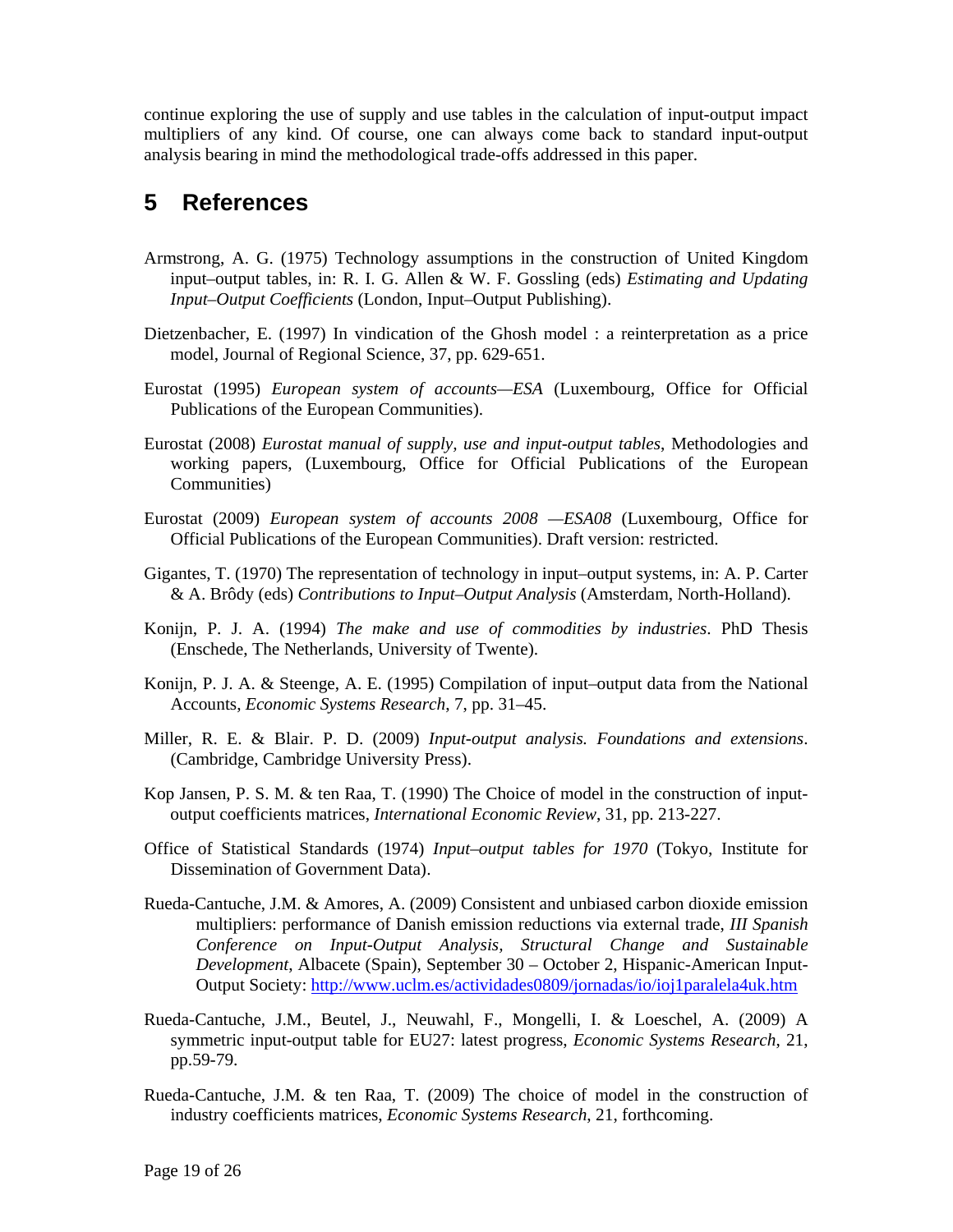- ten Raa, Th., Chakraborty, D. & Small, J. A. (1984) An alternative treatment of secondary products in input–output analysis, *Review of Economics and Statistics*, 66, pp. 88–97.
- ten Raa, T. & Rueda-Cantuche, J.M. (2003) The construction of input-output coefficients matrices in an axiomatic context: some further considerations, *Economic Systems Research***,** 15, pp. 439-455.
- ten Raa, T. & Rueda-Cantuche, J.M. (2007) Stochastic analysis of input-output multipliers on the basis of use and make matrices, *Review of Income and Wealth*, 53, 2, pp. 318-334.
- United Nations (1968) *A system of national accounts*, Studies in Methods Series F, nr. 2, rev. 3. (New York, United Nations).
- United Nations (1973) *Input–Output tables and analysis*, Studies in Methods Series F, nr. 14, rev. 1. (New York, United Nations).
- United Nations (1993) Revised system of national accounts, Studies in Methods Series F, no. 2, rev. 4 (New York, United Nations).
- United Nations (1999) *Handbook of input-output table compilation and analysis*, Studies in Methods, Handbook of National Accounts, Series F, no. 74 (New York, United Nations).
- United Nations (2009) *System of national accounts 2008*, (New York, European Commission, International Monetary Fund, Organization for Economic Co-operation and Development, United Nations and World Bank): http://unstats.un.org/unsd/nationalaccount/sna2008.asp
- Viet, V. Q. (1994) Practices in input–output table compilation, *Regional Science and Urban Economics*, 24, pp. 27–54.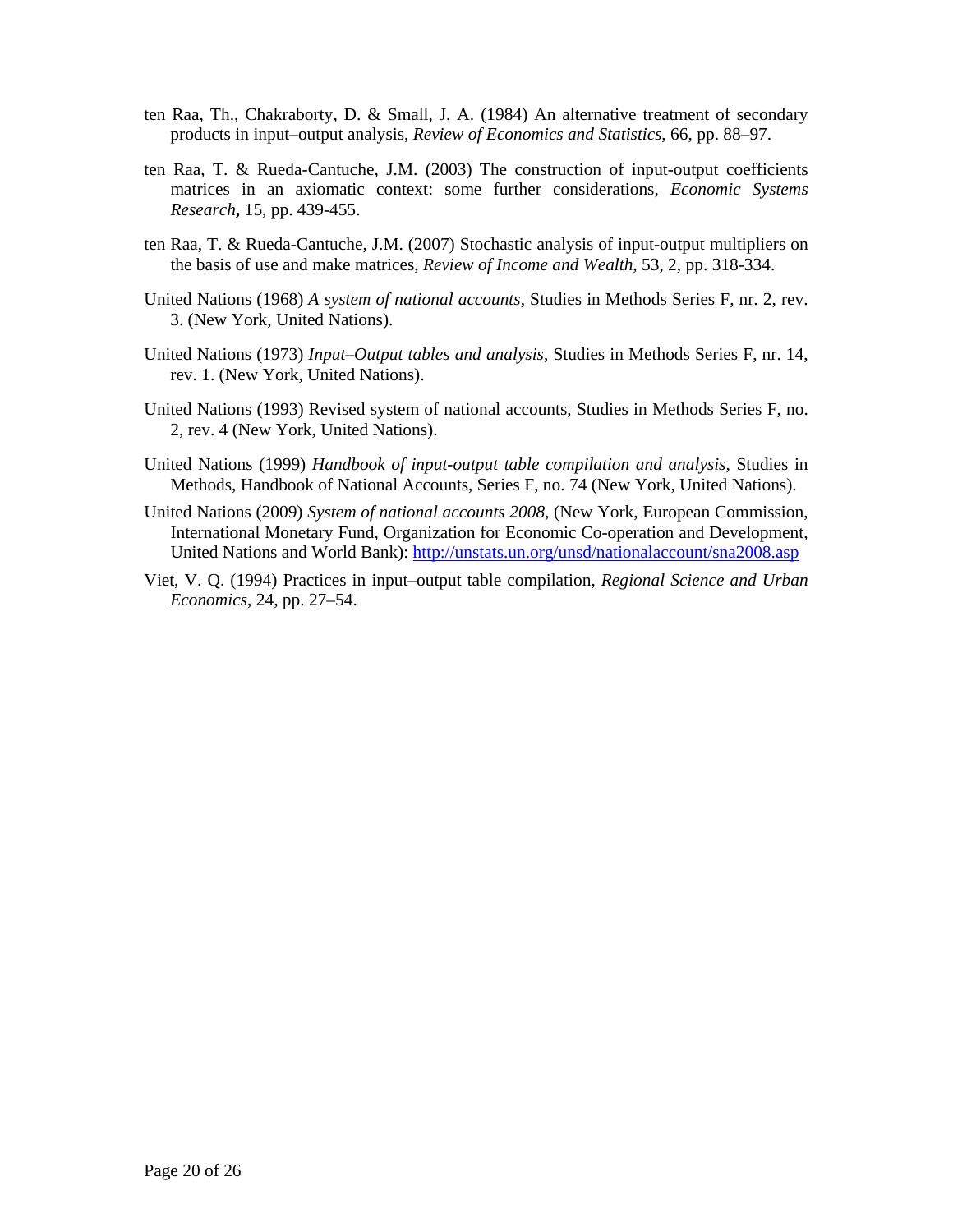### **Annex**

### **Bridge matrices to switch between different types of symmetric input-output tables**

Following the notation provided by the Eurostat Manual (2008, pp. 348-352) and denoting as ^ the diagonalization whether by suppression of the off-diagonal elements of a square matrix or by placement of the elements of a vector, the bridge matrices of technical coefficients that make possible to switch between the different types of SIOTs are presented in Table A.1. As regard intermediates, final demand, value added and output calculations (see Table 3), the reader should not find any difficulty in deriving the corresponding bridges matrices from those depicted in Table A.1 for technical coefficients. Hence, we will focus our attention exclusively on the bridge matrices for technical coefficients matrices. In this Annex, we will demonstrate mathematically all the results provided in Table A.1. ´

 Following the Eurostat Manual's (2008, p.349) notation, let us denote **g** as the column vector of industry output; **q** as the column vector of product output;  $C = V^T \hat{g}^{-1}$  as the productmix matrix with share of each product in industry outputs (supply table);  $D = V\hat{q}^{-1}$  as the market shares matrix with contribution of each industry to the product output (supply table); and  $\mathbf{Z} = \mathbf{U}\hat{\mathbf{g}}^{-1}$  as the inputs requirements for products per unit of output of an industry (use table). In addition, Table A.1 shows in its main diagonal the different models for product by product tables and industry by industry tables using the same notation.

#### **Theorem 1** (From Model A to B and vice versa)

Let  $A_A(U, V)$  be a technical coefficients matrix of a product by product SIOT constructed under the product technology model, then the product by product technical coefficients matrix  $A_B(U,V)$  on the basis of the industry technology model is given by,

$$
\mathbf{A}_{\mathbf{B}}(\mathbf{U},\mathbf{V})=\mathbf{A}_{\mathbf{A}}(\mathbf{U},\mathbf{V})\,\mathbf{C}\mathbf{D}
$$

and conversely,

$$
\mathbf{A}_{\mathbf{A}}(\mathbf{U}, \mathbf{V}) = \mathbf{A}_{\mathbf{B}}(\mathbf{U}, \mathbf{V}) \mathbf{D}^{-1} \mathbf{C}^{-1}
$$

*Proof.*- The necessity proof is as follows. By definition, a product by product technical coefficient matrix using the industry technology model is:

$$
\mathbf{A}_{\mathbf{B}}(\mathbf{U}, \mathbf{V}) = \mathbf{ZD} \tag{A.1}
$$

then, by using  $C^{-1}C = I$  and operating in (A.1), we obtain

$$
\mathbf{A}_{\mathbf{B}}(\mathbf{U}, \mathbf{V}) = \mathbf{Z}\mathbf{C}^{-1}\mathbf{C}\mathbf{D} = \mathbf{A}_{\mathbf{A}}(\mathbf{U}, \mathbf{V})\mathbf{C}\mathbf{D}
$$

The sufficient condition departures from the product technology assumption: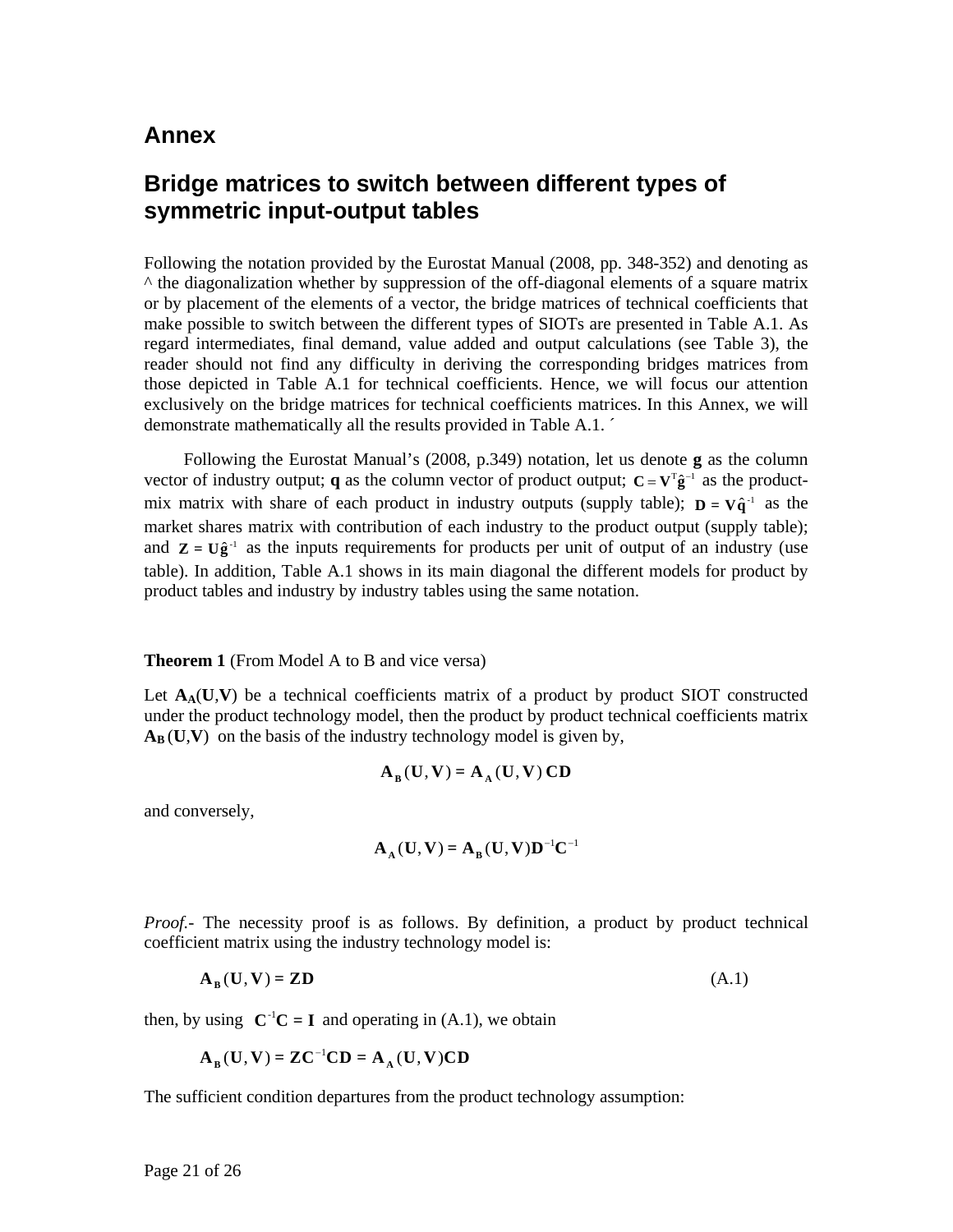$$
\mathbf{A}_{\mathbf{A}}(\mathbf{U}, \mathbf{V}) = \mathbf{Z}\mathbf{C}^{-1}.\tag{A.2}
$$

Then, by post-multiplying the RHS of the equation  $(A.2)$  by  $(CD)(CD)^{-1} = I$  we obtain,

$$
A_A(U, V) = ZC^{-1}CD(CD)^{-1} = ZD(CD)^{-1} = A_B(U, V)D^{-1}C^{-1}
$$

**Theorem 2** (From Model A to C and vice versa)

Let  $A_A(U,V)$  be a technical coefficients matrix of a product by product SIOT constructed under the product technology model, then the industry by industry technical coefficients matrix  $\mathbf{A}_{\mathbf{C}}(\mathbf{U},\mathbf{V})$  on the basis of the fixed industry sales structure model is given by,

$$
\mathbf{A}_{\mathbf{C}}(\mathbf{U}, \mathbf{V}) = \mathbf{C}^{-1} \mathbf{A}_{\mathbf{A}}(\mathbf{U}, \mathbf{V}) \mathbf{C}
$$

and conversely,

$$
A_A(U, V) = CA_C(U, V)C^{-1}
$$

*Proof.*- By definition, an industry by industry technical coefficient matrix using the fixed industry sales structure is:

$$
\mathbf{A}_{\mathbf{C}}(\mathbf{U}, \mathbf{V}) = \mathbf{C}^{-1} \mathbf{Z} \tag{A.3}
$$

then, by using  $C^{-1}C = I$  and operating in (A.3), we obtain

$$
A_C(U, V) = C^{-1}ZC^{-1}C = C^{-1}ZC^{-1}C = C^{-1}A_A(U, V)C
$$

The sufficient condition begins with the product technology assumption:

$$
\mathbf{A}_{\mathbf{A}}(\mathbf{U}, \mathbf{V}) = \mathbf{Z}\mathbf{C}^{-1}.\tag{A.4}
$$

Then, by pre-multiplying the RHS of equation (A.4) by  $CC^{-1} = I$  we obtain,

$$
\mathbf{A}_{\scriptscriptstyle\mathbf{A}}(\mathbf{U},\mathbf{V})=\mathbf{C}\mathbf{C}^{-1}\mathbf{Z}\mathbf{C}^{-1}=\mathbf{C}\mathbf{A}_{\scriptscriptstyle\mathbf{C}}(\mathbf{U},\mathbf{V})\mathbf{C}^{-1}
$$

#### **Theorem 3** (From Model A to D and vice versa)

Let  $A_A(U, V)$  be a technical coefficients matrix of a product by product SIOT constructed under the product technology model, then the industry by industry technical coefficients matrix  $\mathbf{A}_D(\mathbf{U},\mathbf{V})$  on the basis of the fixed product sales structure model is given by,

$$
A_D(U, V) = DA_A(U, V)C
$$

and conversely,

$$
\mathbf{A}_{\mathbf{A}}(\mathbf{U}, \mathbf{V}) = \mathbf{D}^{\text{-1}} \mathbf{A}_{\mathbf{D}}(\mathbf{U}, \mathbf{V}) \mathbf{C}^{\text{-1}}
$$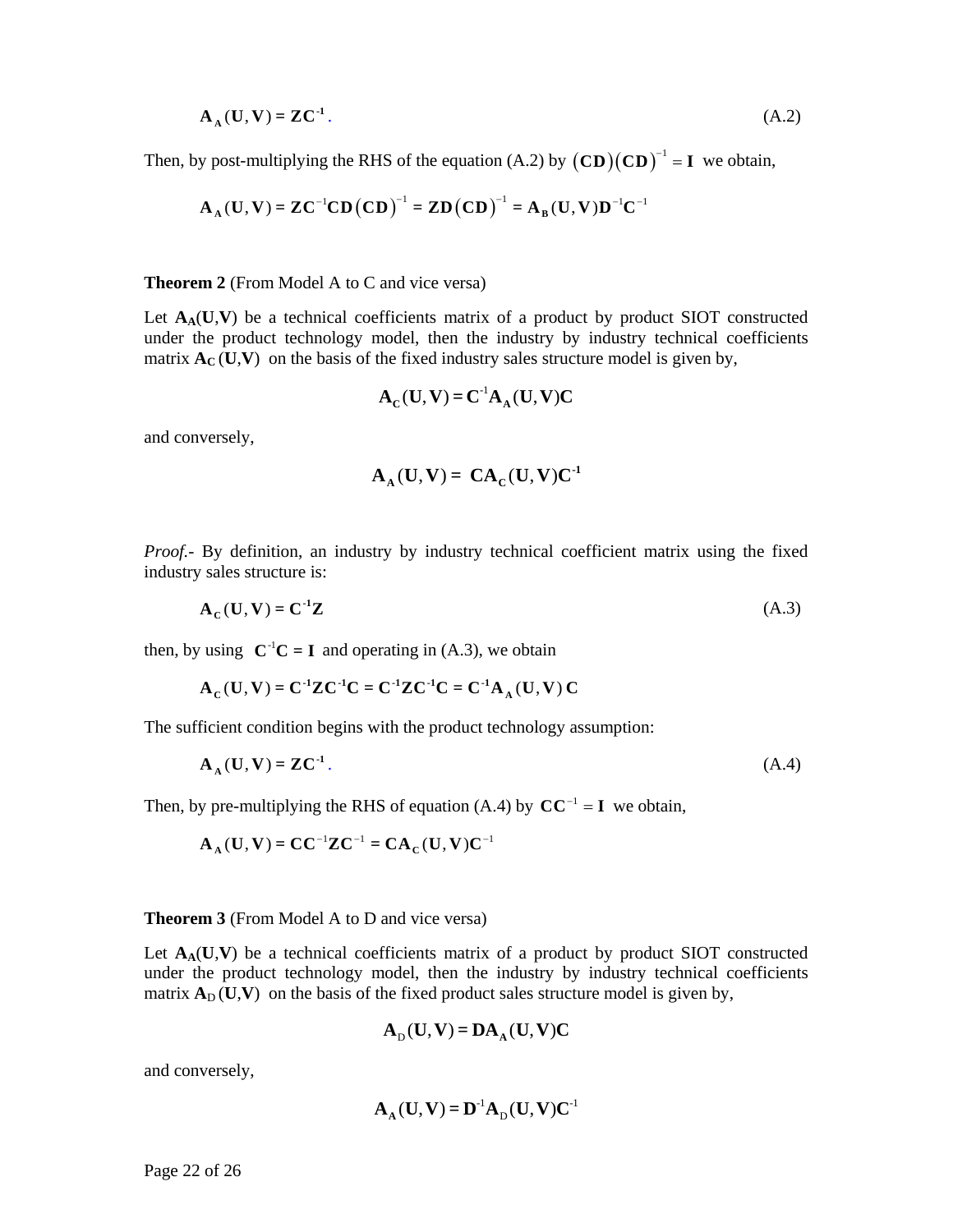*Proof.-* By definition, an industry by industry technical coefficient matrix using the fixed product sales structure is:

$$
\mathbf{A}_{\mathrm{D}}(\mathbf{U}, \mathbf{V}) = \mathbf{D}\mathbf{Z} \tag{A.5}
$$

then, by using  $C^{-1}C = I$  and operating in (A.5), we obtain

$$
\mathbf{A}_{\mathrm{D}}(\mathbf{U}, \mathbf{V}) = \mathbf{D}\mathbf{Z}\mathbf{C}^{-1}\mathbf{C} = \mathbf{D}\mathbf{A}_{\mathrm{A}}(\mathbf{U}, \mathbf{V})\mathbf{C}
$$

The sufficient condition departs from the product technology assumption:

$$
\mathbf{A}_{\mathbf{A}}(\mathbf{U}, \mathbf{V}) = \mathbf{Z}\mathbf{C}^{-1}.\tag{A.6}
$$

Then, by pre-multiplying the RHS of equation (A.6) by  $D^{-1}D = I$  we obtain,

$$
\mathbf{A}_{\mathrm{A}}(\mathbf{U}, \mathbf{V}) = \mathbf{D}^{-1} \mathbf{D} \mathbf{Z} \mathbf{C}^{-1} = \mathbf{D}^{-1} \mathbf{A}_{\mathrm{D}}(\mathbf{U}, \mathbf{V}) \mathbf{C}^{-1}
$$

**Theorem 4** (From Model B to C and vice versa)

Let  $A_B(U, V)$  be a technical coefficients matrix of a product by product SIOT constructed under the industry technology model, then the industry by industry technical coefficients matrix  $\mathbf{A}_{\mathbf{C}}(\mathbf{U},\mathbf{V})$  on the basis of the fixed industry sales structure model is given by,

$$
\mathbf{A}_{\mathrm{C}}(\mathbf{U},\mathbf{V})=\mathbf{C}^{\mathrm{-1}}\mathbf{A}_{\mathrm{B}}(\mathbf{U},\mathbf{V})\mathbf{D}^{\mathrm{-1}}
$$

and conversely,

$$
\mathbf{A}_{\mathrm{B}}(\mathbf{U},\mathbf{V})=\mathbf{C}\mathbf{A}_{\mathrm{C}}(\mathbf{U},\mathbf{V})\mathbf{D}
$$

*Proof.*- By definition, an industry by industry technical coefficient matrix using the fixed industry sales structure is:

$$
\mathbf{A}_{\mathcal{C}}(\mathbf{U}, \mathbf{V}) = \mathbf{C}^{-1} \mathbf{Z} \tag{A.7}
$$

then, by using  $DD^{-1} = I$  and operating in (A.7), we obtain

$$
A_C(U, V) = C^{-1}ZDD^{-1} = C^{-1}A_B(U, V) D^{-1}
$$

The sufficient condition starts from the industry technology assumption:

$$
\mathbf{A}_{\mathrm{B}}(\mathbf{U}, \mathbf{V}) = \mathbf{ZD} \tag{A.8}
$$

Then, by pre-multiplying the RHS of equation (A.8) by  $CC^{-1} = I$  we obtain,

$$
\mathbf{A}_{\mathrm{B}}(\mathbf{U},\mathbf{V})=\mathbf{C}\mathbf{C}^{-1}\mathbf{Z}\mathbf{D}=\mathbf{C}\mathbf{A}_{\mathrm{C}}(\mathbf{U},\mathbf{V})\mathbf{D}
$$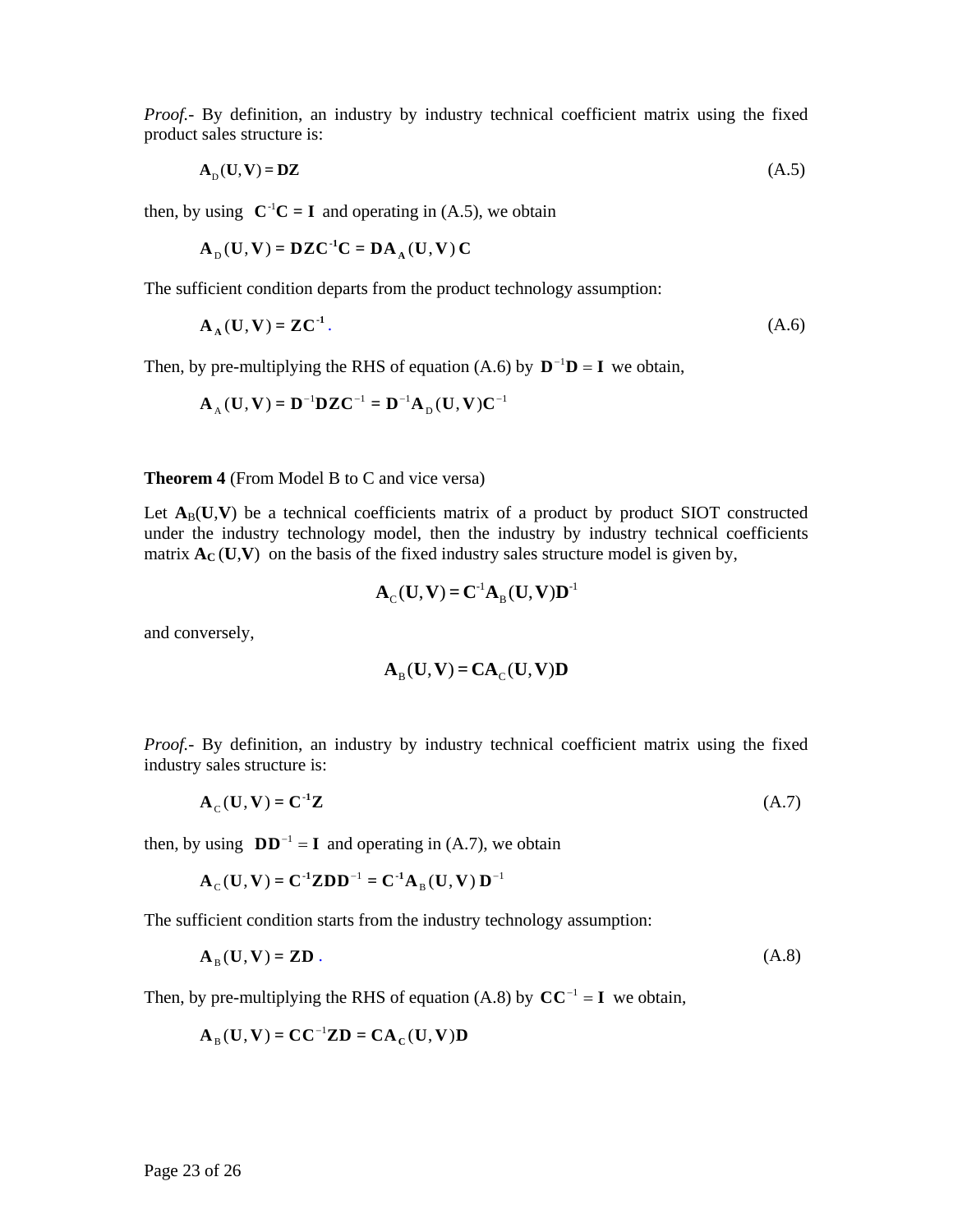#### **Theorem 5** (From Model B to D and vice versa)

Let  $A_B(U, V)$  be a technical coefficients matrix of a product by product SIOT constructed under the industry technology model, then the industry by industry technical coefficients matrix  $\mathbf{A}_D(\mathbf{U},\mathbf{V})$  on the basis of the fixed product sales structure model is given by,

$$
\mathbf{A}_{\mathrm{D}}(\mathbf{U}, \mathbf{V}) = \mathbf{D}\mathbf{A}_{\mathrm{B}}(\mathbf{U}, \mathbf{V})\mathbf{D}^{-1}
$$

and conversely,

$$
\mathbf{A}_{\mathrm{B}}(\mathbf{U},\mathbf{V})=\mathbf{D}^{\mathrm{-1}}\mathbf{A}_{\mathrm{D}}(\mathbf{U},\mathbf{V})\mathbf{D}
$$

*Proof.*- By definition, an industry by industry technical coefficient matrix using the fixed product sales structure is:

$$
\mathbf{A}_{\mathrm{D}}(\mathbf{U}, \mathbf{V}) = \mathbf{D}\mathbf{Z} \tag{A.9}
$$

then, by using  $DD^{-1} = I$  and operating in (A.9), we obtain

$$
\mathbf{A}_{\mathrm{D}}(\mathbf{U}, \mathbf{V}) = \mathbf{D} \mathbf{Z} \mathbf{D} \mathbf{D}^{-1} = \mathbf{D} \mathbf{A}_{\mathrm{B}}(\mathbf{U}, \mathbf{V}) \mathbf{D}^{-1}
$$

The sufficient condition begins with the industry technology assumption:

$$
\mathbf{A}_{\mathrm{B}}(\mathbf{U}, \mathbf{V}) = \mathbf{ZD} \tag{A.10}
$$

Then, by pre-multiplying the RHS of equation (A.10) by  $D^{-1}D = I$  we obtain,

$$
\mathbf{A}_{\mathrm{B}}(\mathbf{U}, \mathbf{V}) = \mathbf{D}^{-1} \mathbf{D} \mathbf{Z} \mathbf{D} = \mathbf{D}^{-1} \mathbf{A}_{\mathrm{D}}(\mathbf{U}, \mathbf{V}) \mathbf{D}
$$

#### **Theorem 6** (From Model C to D and vice versa)

Let  $A_C(U, V)$  be a technical coefficients matrix of an industry by industry SIOT constructed under the fixed industry sales structure model, then the industry by industry technical coefficients matrix  $A_D(U, V)$  on the basis of the fixed product sales structure model is given by,

$$
A_D(U, V) = DCA_C(U, V)
$$

and conversely,

$$
\mathbf{A}_{\mathrm{C}}(\mathbf{U},\mathbf{V})=\mathbf{C}^{\mathrm{-1}}\mathbf{D}^{\mathrm{-1}}\mathbf{A}_{\mathrm{D}}(\mathbf{U},\mathbf{V})
$$

*Proof.-* By definition, an industry by industry technical coefficient matrix using the fixed product sales structure is:

$$
\mathbf{A}_{\mathrm{D}}(\mathbf{U}, \mathbf{V}) = \mathbf{D}\mathbf{Z} \tag{A.11}
$$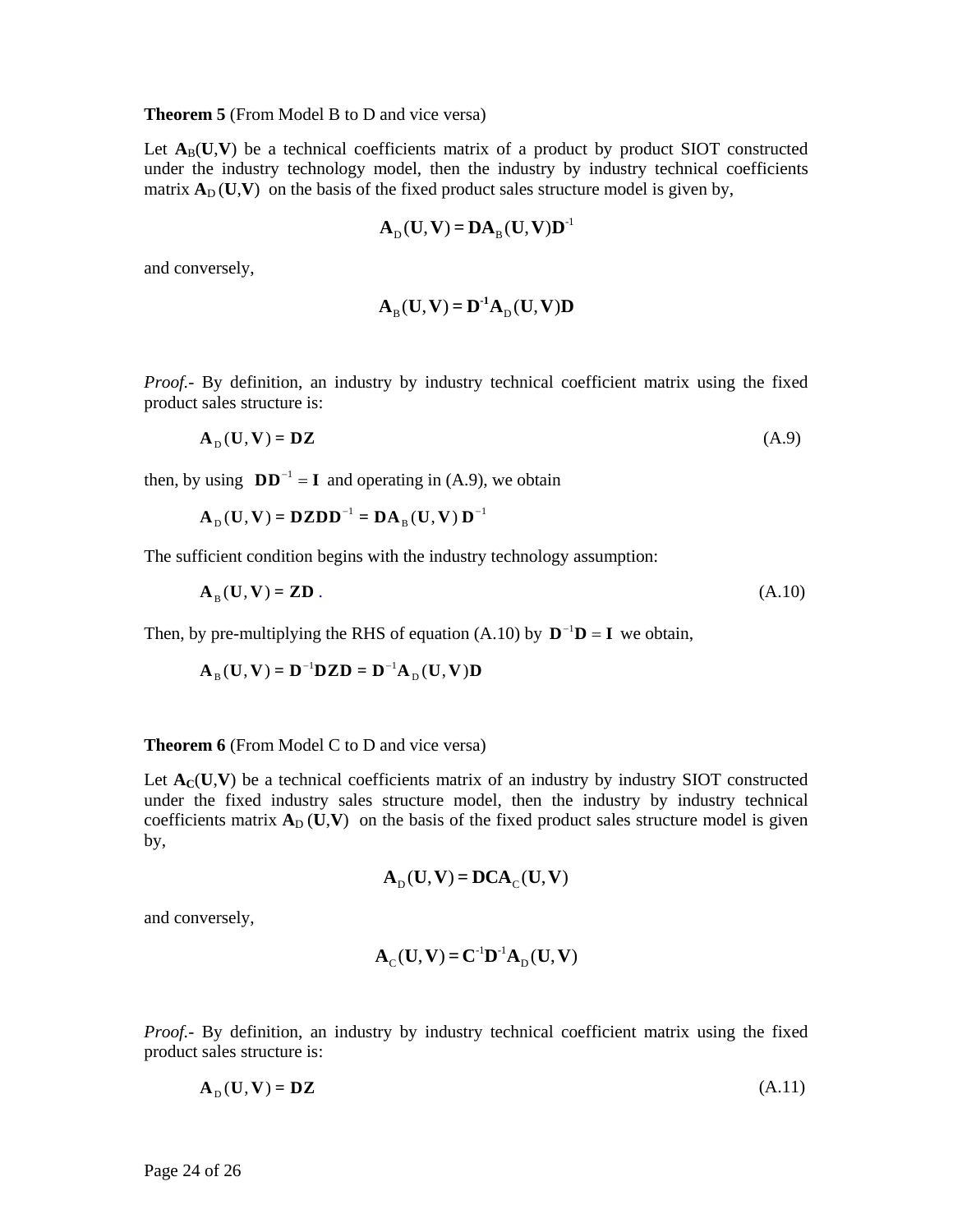then, by using  $CC^{-1} = I$  and operating in (A.11), we obtain

$$
\mathbf{A}_{\mathrm{D}}(\mathbf{U},\mathbf{V})=\mathbf{D}\mathbf{C}\mathbf{C}^{-1}\mathbf{Z}=\mathbf{D}\mathbf{C}\mathbf{A}_{\mathrm{C}}(\mathbf{U},\mathbf{V})
$$

The sufficient condition begins with the fixed industry sales structure:

$$
\mathbf{A}_{\mathcal{C}}(\mathbf{U}, \mathbf{V}) = \mathbf{C}^{-1}\mathbf{Z} \,. \tag{A.12}
$$

Then, by using  $\mathbf{D}^{-1}\mathbf{D} = \mathbf{I}$  we obtain that equation (12) becomes,

 $A_C(U, V) = C^{-1}D^{-1}DZ = C^{-1}D^{-1}A_D(U, V)$